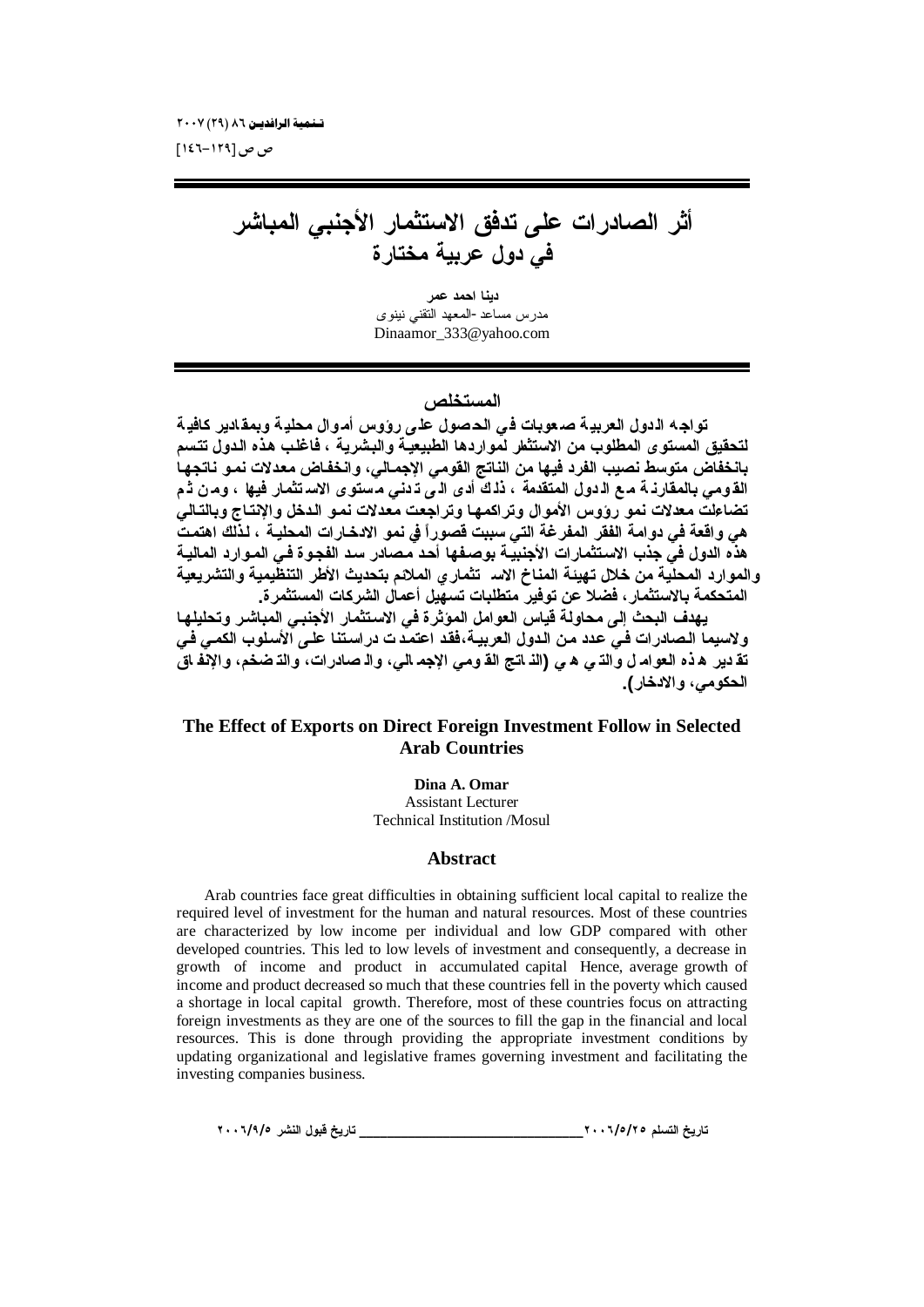The study aims at measuring and analyzing factors governing direct foreign investment export special in some of the Arabic countries. Quantitative method is used in the study to identify these factors including national growth product, inflation, and governmental expenditure and saving.

يشكل الاستثمار الأجنبي المباشر أحد المتغيرات المؤثرة فسي تطـور البلــدان ونموها، وهو ومؤشر على انفتاح الاقتصاد وقدرته على التعامــل والتكيــف مـــع التطورات العالمية في ظل سيادة ظاهرة العولمة وزيادة التحول نحو أصليب الـسوق الحرة وسيطرة الشركات متعددة الجنسية على حركة السسلع والغساح وانفتــاح الأسو اق وزيادة حجم الندفقات المالية. تسعى البلدان العربية وبسبب الظروف الاقتصادية وقلة مواردها المالية نتبجة ضيق فاعدّة صادراتها وانخفاض معدلات الادخار والاستثمار السوطني ومعـــدلات نمو الناتج المحلي الإجمالي الى تشجيع الاســـنثمار الأجنبــــى المباشــــر وتحفيـــزه للمسفليهدفوّ سيع قاعدة الاقتصاد وزيادة الإنتاجية من خلال إنشاء نظم و اليسات جديدة لتشجيع النشاط الاستثماري وإزالة العديد من القيود أمام حركة رأس المسال الأجنبي.

## مشكلة البحث

المقدمة

أصبح العمل على امتلاك عوامل جذب الاستتثمار الأجنبسي المباشسر أحـد القواسم المشتّركة في سياسات الدِ لدان فـإلسنوات الأخيرة ومنها الـــدول العربيــــة . ويتحرك هذا الاستثمار استجابة لمجموعة من العوامل والمتغيرات يرجــع بعــضها الى الاقتصاد ووضع البلد السياسي ، فضلاً عن العوامل المرتبطة بتسهيل الأعمـــال ومدى جاذبية التشريعات المنظمة لعملية الاستثمار ٍ من هنا تكمن مشكلة ا لبحث في تحديد مدى مقدر ة الدول العربية على نوفير العوامل والمتغير ات وبما يساعد علـــى تجاوز العقبات أمام ندفق رؤوس الأموال.

أهمبة البحث

إن زيادة التدفقات الاستثمارية الاجنبية(تقتصر أهمية على ا لبلدان العربية بل تمتدالى البلدان المتقدمة ، لدورها في زيادة مقدرة الاقتصاد علـــى توليـــد الـــدخل ونتويع مصادر الإنتاج ونقل التكنولوجيا ، لذا فان دراسة العوامل والمتغيرات ومدى توافرها يسهم دوراً مهماً في رفع قدرة البلدان علـــي جــذب التـــدفقات وتكييــف أو ضباعها وبما بساعد على تجاوِّز الصعوبات التنظيمية والنشر بعية وتهيئة المنساخ الملائم للاستثمار . وتأتي أهمية البحث من طبيعة الظروف التي يمر بها الاقتــصاد العربي وأهمية الاستثمار الأجنبي المباشر في رفع مقدرة الاقتصاد وتوسيع وتطوير قاعدة الإنتاج فيها.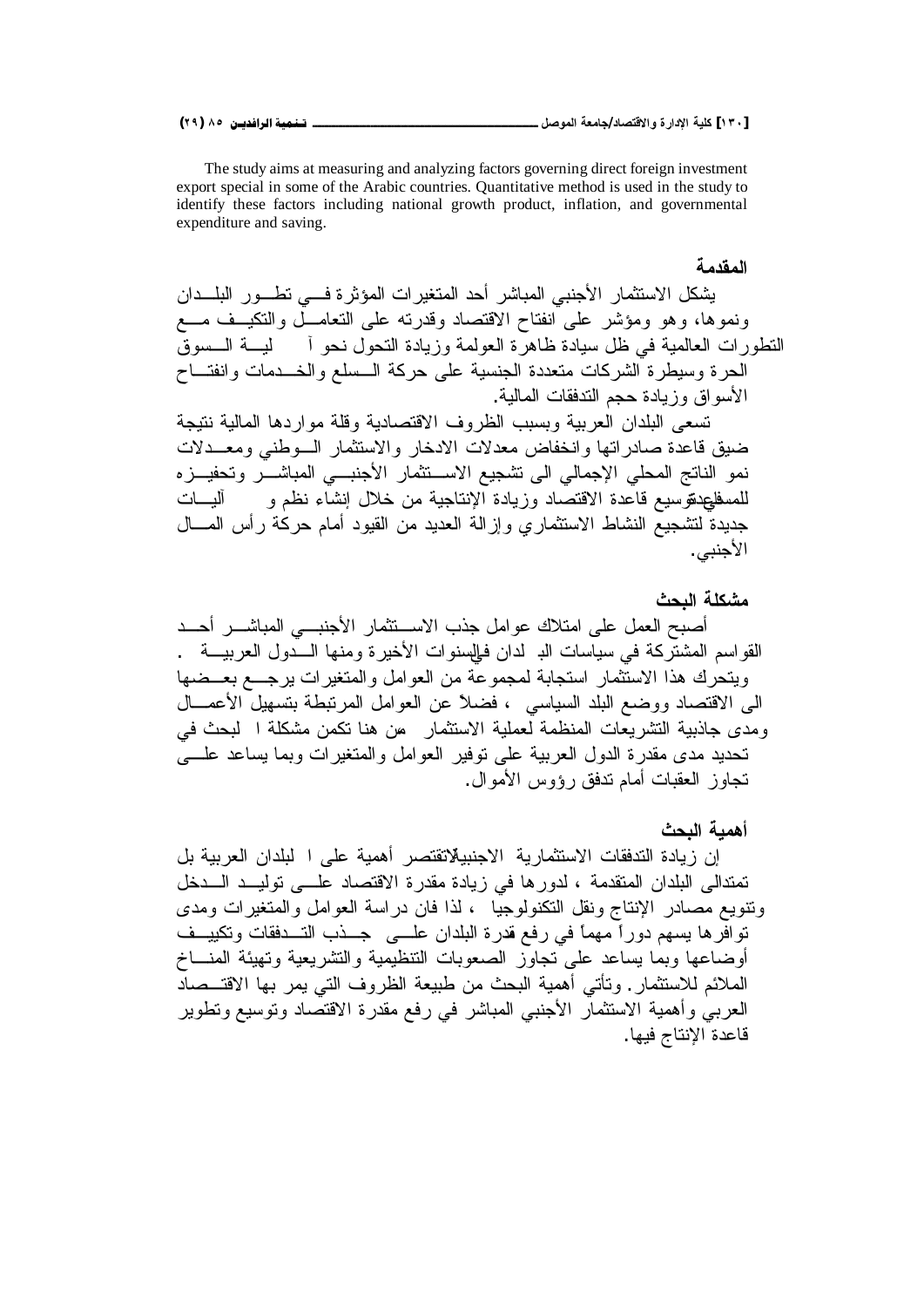ه*دف ا*لنحث يهدف البحث الى تحديد طتيل العوامــل المــؤثرة فـــى قــرا ور تــوطين الاستثمار الأجنبي ا لمباشر ولاسيما الصادراتغضلا عن معرفة درجة توافر هـذا المتغير في البيئة العربية للاستثمار وبما يسهم في رسم الاســـتراتيجيات المناســـبة لجذبالاستثمار الأجنبي المباشر ، لإسبما في ظل تزايد المناف سة بين البلدان علـــي تو فير الظر و ف الملائمة لتو طين الاستثمار .

## فر **ضبة البحث**

يعتمد البحث على فرضية مفادها أن تدفق الاستثمار الأجنبي|لمباشـــر فــــ ي الدول العربية يتأثر بالصادرات التي تعتمد أساسا الانفتاح الاقتصادي والمتغيـــرات الاقتصادية الأخرى كالناتج المحلي الإجمالي ، والإنفاق الحكومي، وميزان الحــساب الجاري، والتضخم، والادخار .

## منهج البحث

سعياً لاختبار فرضية البحث فقد تم إجراء دراسة تطبيقية باســـتخدام التحليـــل الوصفي والكمي على وفق المنهج التجريبي للمـــدة ١٩٨٠- ٢٠٠٢ لثمـــاني دول عربية مختارة (الأردن، وتــونس، والجزائــر، ومــصر، والبحــرين، والكويــت، والسعودية، وعمان) وهي الدولللتي نوافرت عنها البير انسات وباســـنخدام طريقـــة المربعات الصغرى ذات المرحلتين (2.SL.S).

أولأ – الإ**ط**ار النظرى **ŘŒŧťœŮƃŒ .Î ŘŒŧťœŮƃŒƅƍƌŽƆ .Ŋ** تمثَّل الصادرات مجموع قيم السلع والخدمات التي نقوم الدولــــة ببيعهــــا الــــي الخار ج. وهناك علاقة طردية بين حجم الصادرات والاستثمار الأخبسي المباشــــر،لان زيادة الصادرات نؤدي الى زيادة ندفق ر أسالهال الأجنبي الى داخل البلد ، ولاسيما أن التعاملات الخارجية لأي بلد تتللمعلات الأجنبية وبالعكس في حالة الا ستيراد، فزيادة الاستير اد يؤدي الي تدفق ر أس المال الي الخار ج (Jomok.SK,2001,22).

# ب. أثر الصادرات ف*ي* تدفق الاستثمار الأجنب*ي* المباشر هناك رأيان منداولان في أدبيات النتمية الاقتصادية فيما يخص العلاقة السببية بين الاستثمار الأجنبي المباشر والصادرات : الأول – إن الاستثمار الأجنبي المباشر يؤثر في الصادرات تسهم الشركلةندة الجنسية دوراً كبيراً في رفع كفاءة قطاع التصدير في الدول النامية، وهناك أسباب ودوافع لدى هذه الشركات نعمل على نقـــل وتـــوطين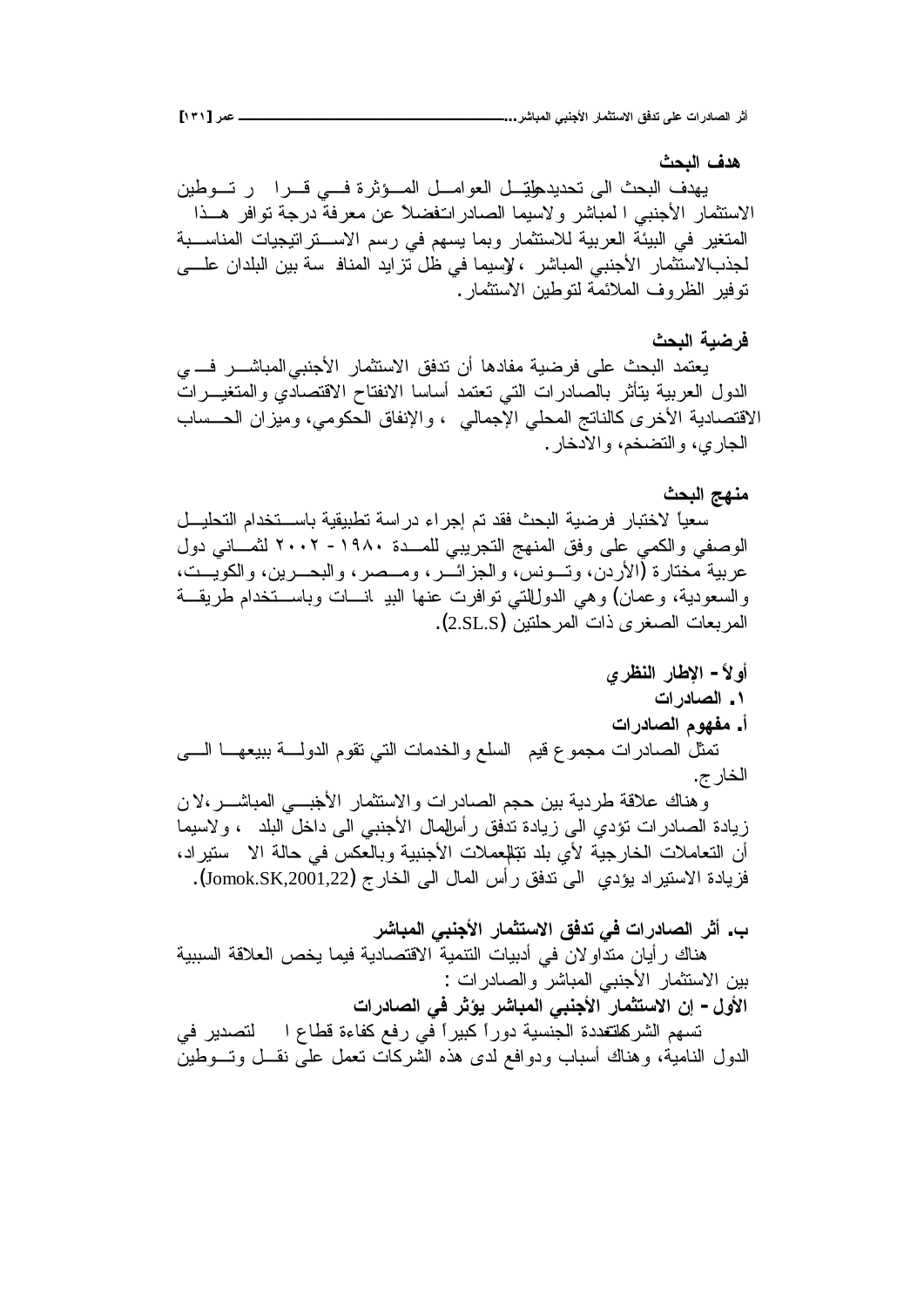**(ÏÖ) ÕÒ ÞNë¢Ë¦×ìÜàN**6666666666666666666666666666666666666666666666666666666666666666666666666666666666666666666666666**¾ŮƍƆƃŒŗŶƆœŞ/ťœŮřſƙŒƍ ŖŧŒťƗŒŗƒƄƂ [ÎÐÏ]**

بعض الصناعات في البلدان النامية ، ونلاحظ قبولا متزايدا على الــشركات متعـــددة الجنسية في الدول النامية التي تتبنى إستراتيجية التوجه التصديري ، وهناك المنسافع المتحققة للدول النامية م ن جراء ذلك، نتمثـــل فـــي نقليـــل كلفـــة حـــصولـها علــــي النكنولوجيا الحديثة والندريب عليها وممارسة العمل بها وفتح أسواق الدول الناميـــة مزيون نشاط الشركات ذات النشاط الدولمي، وقيامها أيضا بتسويق المنتجـــات فــــي <u>www.rezgar.Com</u> . ألسوفي العالمية

إن المشكلة الرئيسة لدى الدول النامية برجع الى تعاملها مع الشركات متعددة الجنسية ذات النشاط الدولي ، وتكمن في كيفية الاستفادة مـــن النـــواحي الإيجابيـــة لنشاطها مرتون الوقوع في شرك التبعية الذي بنشأ من خـــلال شـــركات دوليـــة النشاط أسلوب الإنتاج المعد للتصدير .

وفي دراسة للبنك الدولي عن الصادرات إشارة واضحة الىي أهمية الصادرات بوصفها عاملاً مهمللتدفق الاستثمار الأجنبي المباشر ، مدعمـــة بنتـــائج البحـــوث التجريبية السابقة ومنها دراسة John وSen اللـــذين وجـــدا أن التـــصنيع لغـــرض التصدير هو من أهم العوامل المؤثرة في جذب الاستثمار الأجنبي المباشـــر World) .Bank,1996,3-4)

ونعد الصادرات بشكل عام والصادرات الصناعية بشكل خاص محدد مهم في تدفق الاستثمار الأجنبي المباشر الموجه للتـــصدير (Export-Oriented)، وناقـــشت اغلب الدراسات فيما إذا كانت الصادرات تسبق الاستثمار الأجنبي المباشر الـــداخل أم العكسوضمن دراسة تجريبية لمنظمة اليونكتاد أشارت الدراســـات التجريبيـــة ، ومنها در اسة (لايمر) عام ١٩٨٥ الى وجود علاقة ســببية متعاكــسة بــبن حجــم الصادرات وندفقات الاستثمار الأجنبي المباشر الـــداخل ، وان الـــصادرات تـــسبق الاستثمار الأجنبي المباشر في الأقطار التي نتمتع بمعــدل عـــال مـــن الاســـتثمار الأجنبي الداخل (UNCTAD/DTCI,1996,96-98).

ونتثبير دراسة Pain و Wakelin عن محددات الاستثمار الأجنبي المباشر في أقطار الاتحاد الأوربي للمدة ١٩٧٧-١٩٨٢وباستخدام طريقة المربعات الصغرى الاعتيادية OLS الى أن الصادر ات نؤثر بشكل إيجابي في جذب الاستثمار الأجنبـــي . (Pain and Wakelin,1997,23)

الرأي الثان*ي* - أثر الصادرات في تدفق الاستثمار الأجنبى المباشر

تعد الصادرات القوة الجديدة المحركة للنمو الاقتصادي في القـــرن الحــــادي والعشرين وبشكل أساسي في قطاع النصنيع أو الخـــدمات ،وّذلـــك لأن الاســـتثمارً الأجنبي يتجه الى القطاع الإنتاجي الذي يكون فيه العائد الحدي أعلى مقارنة بسائر .(Mallampally and Sauzzant,1993,3) القطاعات الإنتاجية الأخر ي

لقد أوضحت الدراسات التطبيقية في الدول النامية إرتفاع معدلات الاســـتثمار ŕƔ»ŬŌŖƏ»Ɗ Š¿ƏŧƓžŚŔũŧŕŰƅŔƏƈƊƏƒŧŕŰśƁƛŔƏƈƊƅŔƀƂţśƏũŮŕŗƈƅŔƓŗƊŠƗŔ بصفة خاصة، وهذا ما يؤهلها للاندماج في عملية العولمة وتقسيم العمل الدولمي.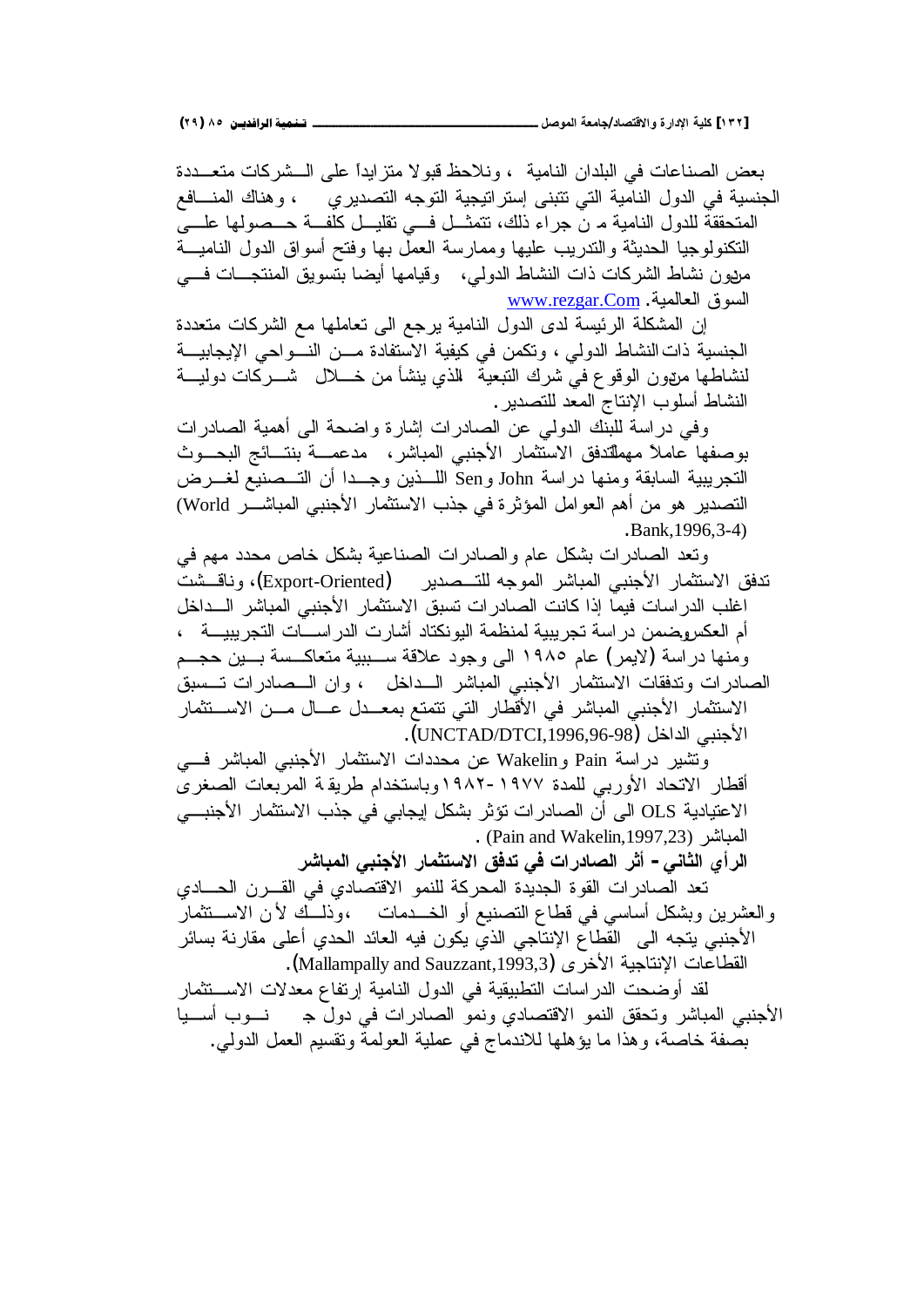ومن الفوائد التي نعود على التتمية الاقتصادية من جراء زيسادة السصادرات ، أنه من خلال نتمية الصادر ات يمكن للدول النامية أن نزيد مـــن طاقـــة الاســـتير اد لديها، ويمكن لهذه الدول من الاستفرادة من مزايا نقسيم العمل الدول<sub>ى</sub> ورفــع كفــاءة صناعتها الوطنية وقدرتها على المنافسة في السوق العالمية. إن تشجيع الصادر ات يؤدي الى الاستفادة من فرص الاستثمار في القطاعـــات الاقتصادية الأكثر إنتاجية ، وبذلك يمكن أن يؤدي تشجيع السصادرات السي تسدعيم التخصص والى زيادة ا لإنتاجية. أيضا فان تشجيع الصادرات يعمل على فتح أسواق جديدة للمنتجات الوطنية وهذا يؤدي بالتالي الىي الاستفادة مـــن وفـــورات الإنتـــاج الكىبر . إن التوسع في التصدير يؤدي الى تتشيط الاستهلاك المحلــي ، لأن إرتفــاع دخول المستهلكين بزيد من الطلب على السلع الأجنبية،وبذلك يذ لشط المنتجون لنقليد المنتجات الأجنبية. ومن خلال نمو قطاع التصدير تظهر حوافز لاستثمارات جديدة محلية وأجنبية ونتاح الفرص لتوسيع نطاق الصناعات القائمة. ويمكن لزيادة الصادرات أن تسهم وبنشاط وفعالية في تحسين عمليـــة نقـــل التكنولوجيا وبالطرق المختلفة ، سواء عن طريق جلب المعرفة الفنيـــة أو المعـــدات الر أسمالية. ونتفاعل جميع العوامل المذكورة بقوة ونحفز علمى استثمارات إضافية ونشجع التصدير والاستهلاك أيضا، مما يؤدي الى ارتفاع الناتج القومي الإجمالي Galgau) and Sekkat,2001,12) إن وجود ما يسمى بالأثار الإيجابية للتصدير يتوقف علـــي حالــــة الاقتـــصاد القومي ودرجة نموه ونوعية سياسة النتمية المتبعة . ونوجد نماذج مختلفــة للتتميــة نتحيز أو نتميز بالاتجاه نحو التصدير، ففي الدراسة التي أجراهـــا Balassa حـــول العلاقة بين الصادرات والنتمية الاقتصادية في نحو ١٢ دولة نامية، فقد استتتج انسه Spearman Rank سبيرمان Spearman Rank في المسدة ١٩٦٠-١٩٧٣ orrelationين نمو الصادرات ونمو الناتج القـــومي يبلـــغ ٠,٦٧ فـــي القطـــاع الزراعي، وبلغت ٧١,٠في قطاع الصناعة ، وبلغ ٠,٨٩للاقتصاد القــومي ككــل . وفي المدة نفسها بلغ معامل ارتباط الصادرات بالناتج الصافي للصادرات ٠,٧٤ في الصناعة و ۰۷٪ اللنانج القومي الكلبي ،وهذا يعـد انعكاساً للأثـــار غيــــر المباشــــرة للصادرات ويعد Balassa من المتحمسين لإستراتيجية تشجيع السصادرات، وهسو بري أنها نفضل على إسترانتيجية إحلال الواردات في أنها نؤدي الي نوزيع الموارد بطريقة أفضلكما أنها تعمل على ضمان النشغد ل الأفــضل للطاقـــات الإنتاجيـــة المتاحة والاستفادة من وفورات الإنتاج الكبير ، وتحسين الطرق الفنية للإنتاج بسبب المنافسة الدولية.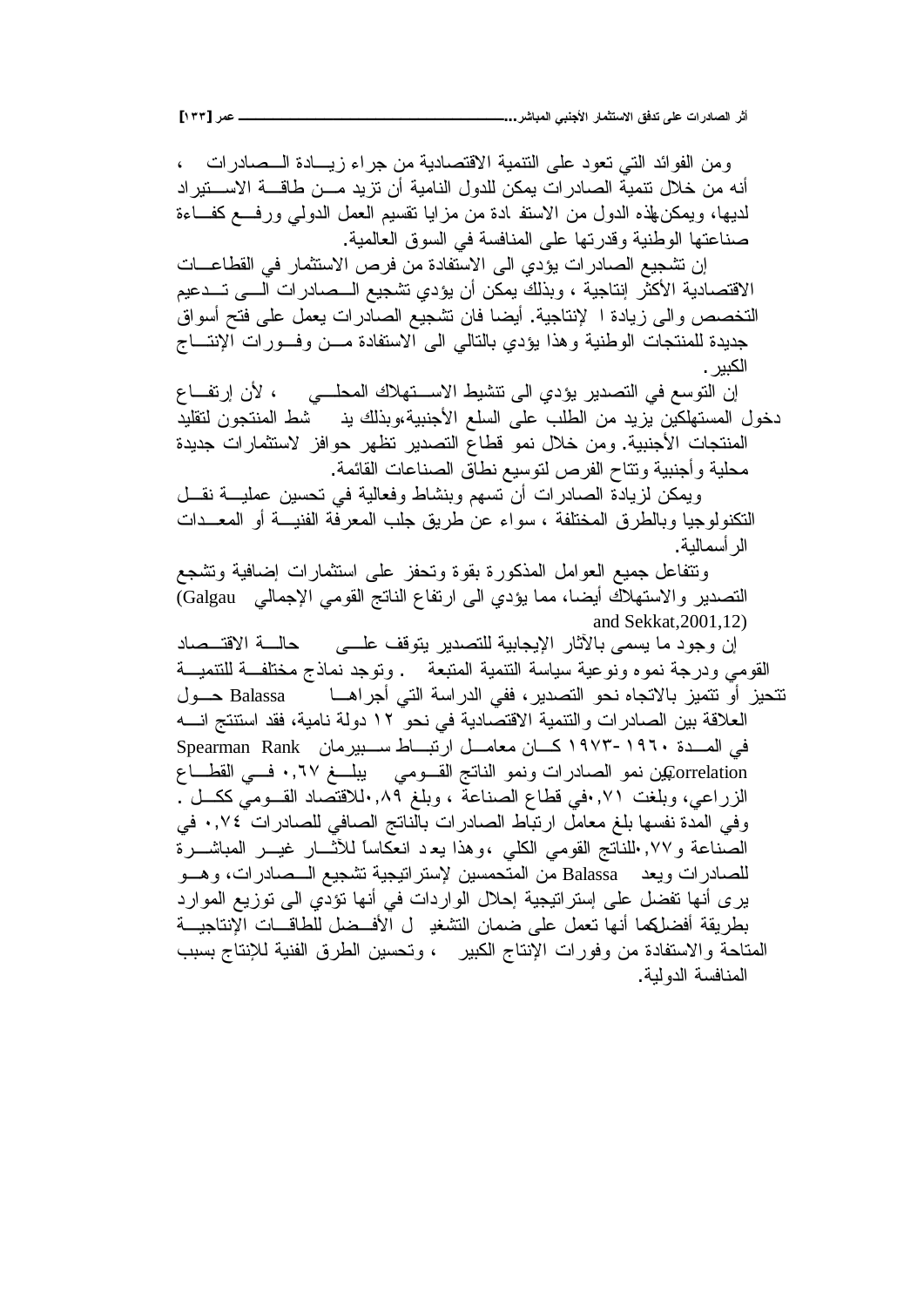**ŧŬœŕƆƃŒƑŕƈŞƕŒŧœƆśřŪƙŒžżťř .Ï** أ. ا**لمفهو**م

إن تدفق رأللصال الأجنبي هو تدفق للموارد الاقتــصادية للغيـــر ، بهـــدف استخدامها خارچدود البلد مالك تلك الموارد . أما أهم أنواعه فهـــي المـــساعدات الدولية (القروض والهبات) والاستثمار المحفظى (ويشمل شراء السندات الخاصـــة والعامة من الأسواق المالية )، ويرتبط بها الاستثمار الأجنبي المباشر الذي يعـــرف بأنه مجموعة التدفقات الناشئة نتيجة انتقال رؤوس الأ موال الاستثمارية الى الـــدول المضيفة لتعظيم الأرباح وتحقيق المنافع المـ رجــوة، بالمــشاركة مـــع رأس المـــال المحلي لإقامة مشاريع مختلفة في نلك الدول (الكواز ، ٢٠٠٥، ٢).

وأول من استخدم مفهوم الاستثمار الأجنبي المباشر هــو Herbert Feis عـــام • 19۳ و أطلق عليها الاستثمارات الأ جنبية التي لا تؤثر في أسواق الأوراق الماليــة الجميل، ٢٠٠١، ٢٤٥،

وعرف الاستثمار الأجنبي المباشر بأنه تملك المستثمر لجزء من الاستثمارات في المشروع المعين أو كلها، هذا فضلاً عن قيامه بالمشاركة فسي إدارة المـــشروع مع المستثمر الوطني في حالة الاســتثمار المــشترك Joint Venture أو ســيطرته Wholly Owned فلي الإدارة والنتظيم في حالة ملكيته المطلقة للمسشروع Wholly Owned Investment Project ، فضلاً عن قيام المستثمر بتحويل كمية من المسوارد الماليـــة والتكنولوجية والخبرة الفنية في جميــع المجـــالات الــــي الــــدول المـــضيفة Host Countries (أبو قحف، ۲۰۰۱، ۳۶۶).

ونعرف منظمة النجارة العالمية الاستثمار الأجنبي المباشر بأنسه الاسستثمار الذي يحصل عندما يقوم مستثمر في بلد ما (البلد الام Host country) بامتلاك اصل أو موجود في بلد أخر (البلد المضيف Host country)، مع وجود النية في إمـــتلاك ذلك الأصل (www.WTO.org).

في حبن عر ف مؤتمر الأمم المتحدة للتجار ة و النتمبة (البو نكتـــاد) الاســـنثمار الأجنبي المباشر بأنه توظيفات لأموال أجنبية (غير وطنية) في موجودات رأسمالية ثابتة في دولة معينةٍ انه استثمار بنطوى على علاقة طويلة الأمد تعكــس منفعـــة لمستثمر في دولة أخرى ، يكون له الحق في إدارة موجوداته والرقابة عليها من بلده الأجنبي أو من بلد الإقام<del>أل</del>يا كان هذا المــستثمر فــرداً أم شـــركة أم مؤســسة . .(UNCTAD, 2000,267)

من التعريفات السابقة يمكن تحديد مفهوم الاستثمار الأجنبي المباشر بأنه: ١. المقدار الذي يستثمره مواطنو بلد ما في مؤسسة أجنبية يكون لهم سيطرة عليها. الاستثمار الذي يستلزم السيطرة أو الإشراف على المـــشروع ، آذيأخـــذ شـــكل تكوين مؤسسة من قبل المستثمر الأجنبي وحده ، أوبالمشاركة سواء المتــساوية أو غير المتساوية مع رأس المال الوطني ، كما يمكن أنeيأخذ شكال إعادة شراء جزئبي أو كل<sub>مى</sub> لمشروع قائم.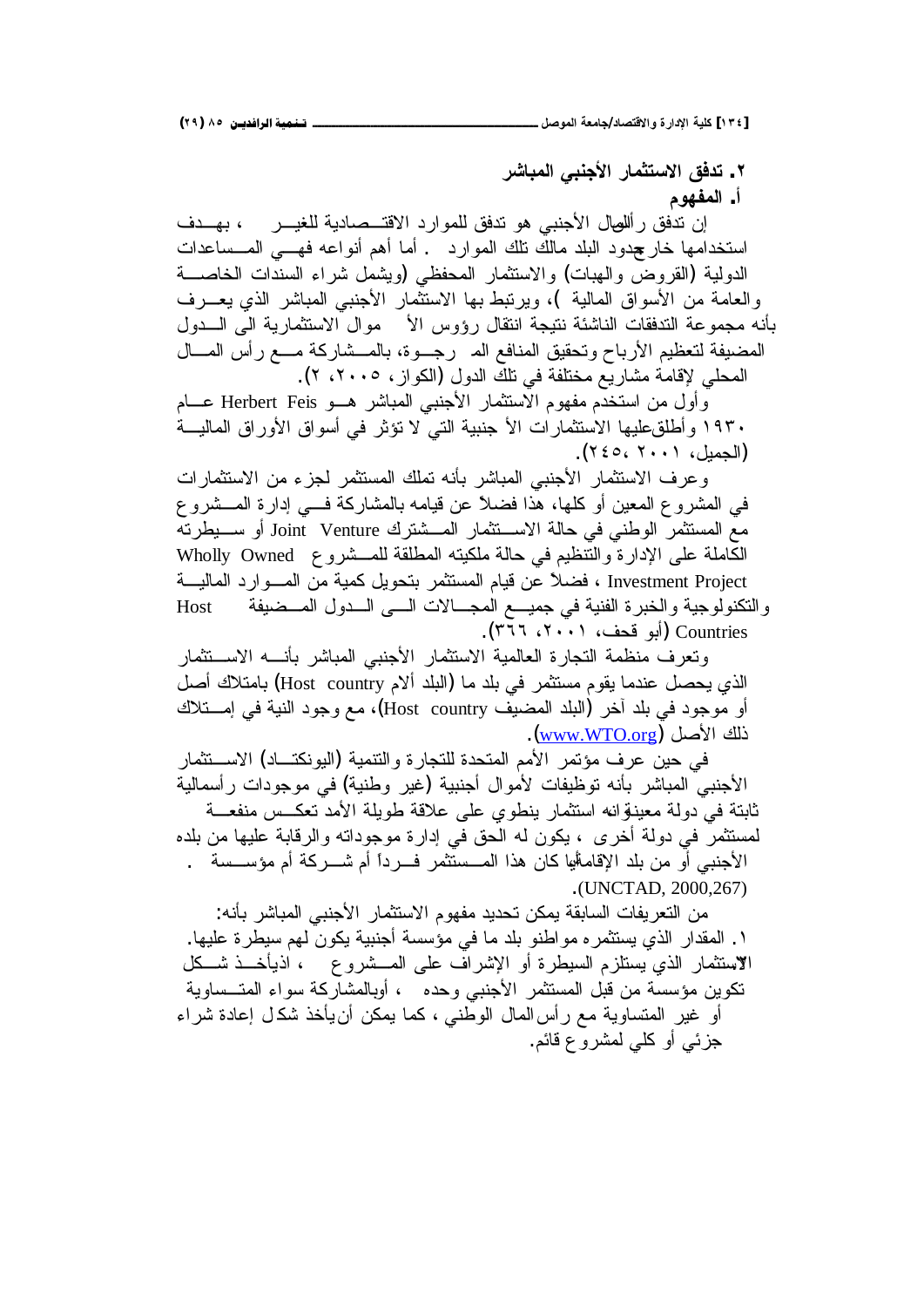**[ÎÐÒ] ŧƆŵººººººººººººººººººººººººººººººº...ŧŬœŕƆƃŒƑŕƈŞƕŒŧœƆśřŪƙŒžżťřƏƄŵŘŒŧťœŮƃŒŧśŊ**

٣. التحركات في رأس المال الهادفة بشكل أساسي الى السيطرة على إدارة وأربـــاح مؤسسات الأعمال الأجنببة. ب. أنواع الاستثمار الأجنبي المباشر وأشكاله هناك أنواع عديدة للاستثمار الأجنبي المباشر كما أشارت الدراسات والأبحاث ويمكن تصنّيف الاستثمار الأجنبي المباشر على النحو الأتي:

أ. **الاستثمار المشترك** 

وهو استثمار يشترك فيه طرفان أو أكثر في دولتين مختلفتين بـــصفة دائمـــة، ويعد هذا الشكلِكثر شيوعاً للتدفق الأجنبي ، لأسبابسياسية واجتماعية ، ويحــصل الاستثمار في حالة انخفاض درجة تحكم الطرف الأجدنبي والمسساعدة فسي تعزيــز الملكية الوطنية، وذلك بإيجاد طبقة جديدة من رجال الأعمال (بو قحــف، ١٩٩٨، .(Ï× ب. استثمار ممتلك بالكامل للشركات الأجنبية

و هو من الأنواع الأكثر تفضيلاً للشركات ، إذ يضمن سيطرة الشركة بالكامـــل على الإنتاج والتسويّق ويتمثل هذا النوع في قيا ً م الشركات بإنشاء فــروع للإنتـــاج والنسويق أو أي نوع آخر من أنواع النشاط الإنتاجي أو الخدمي في الدول الأخرى. جـ. مشروعات أو عمليات التجميع

وهي نأخذ شكل إنفاقية بين الطرف الأجنبي والبلد المضيف بيتم بموجبها قيام الطرف الأول بنزويد الطرف الثاني بمكونات منتج مع ين (ميارة مـــثلاً ) لتجميعهـــا بشكل منتج نهائي.

**ƁƄƆřƃŒƍŊŜœƆťƈƙŒŘœƒƄƆŵ .ť**

وهو قيام الشركات بالاندماج أو شراء شركات أخرى بما يعـــرف بالـــشركة القابضة أو التابعة وقد ازدادت هذه العمليات بالفترة الأخيرة ، وأصــــبحت مـــصدراً .(Deepak, 2001, 3) أساسيا للاستثمار الأجنبي المباشر وبمكن تصنيف المستثمر بن الى:

- ١ . الباحث عن الأسواق. ٢. الباحث عن المواد الأولية.
	- ٣. الباحث عن الكفاءة.

ويسهم هذا التصنيف في مساعدة البلدان على إنبـــاع اســـنز اننيجيات مناســـبة تساعد على جذب وتوطين الاستثمارات عبر تحديد العوامل المؤثرة في جذب كـــل صنف من المستثمر بن.

كما يمكن تقسيم الاستثمار علىوفق معايير أخرى ، مثـــل الــــشكل القــــانونـي وأساليب الإدارة الدولية ونوع النشاط الاقتصادي وأشكال الملكية (النجـــار ، ٢٠٠٠، .( $\lambda$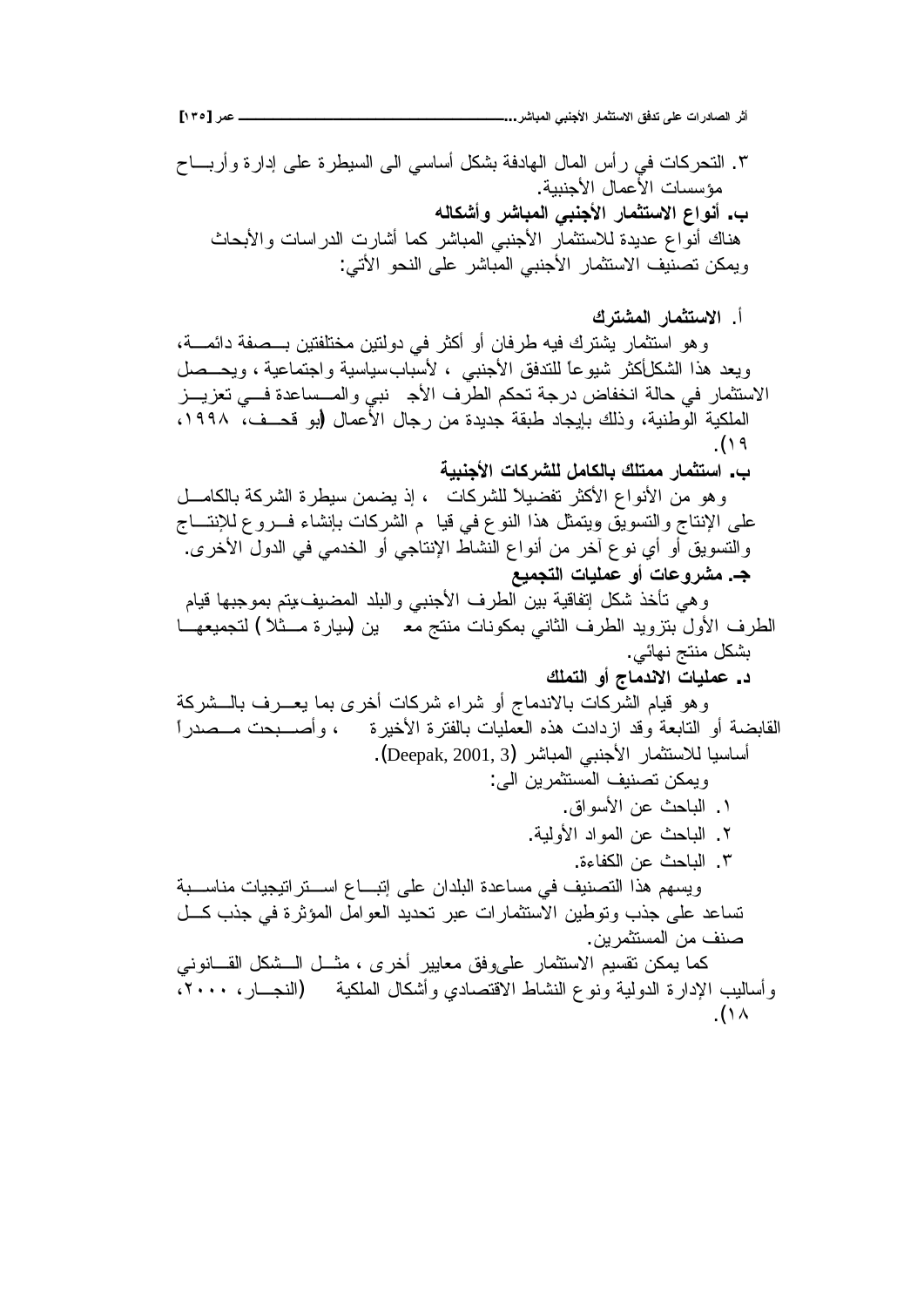**şŧřƀƆƃŒƑŪœƒƀƃŒ ŜŦƍƆƈƗŒŻƒŮƍř .Ð**

إن توصيف الإنموذج يتم بتحديد العلاقة بين تدفق الاستثمار الأجنبي المباشر بوصفه متغيراً معتمداً الصادرات، والناتج القومي الإجمــالي ، وميـــزان الحــساب الجاري ومعدل التضخم والإنفاق الحكومي والادخار المحلبي بوصـــفها متغيـــرات مفسرة بالاستناد الى منطق النظرية الاقتصادية لمغرض قياس دالة الاستثمار ، وقــد أخذ الانموذج الصبغة الآتية:

/^ / / / / (2) = + + + + + − − − − − − − − − − − − *FDI GDP E y TB y INF y GE y S y* / / (1) = + + − − − − − − − − − − − − − − − − − − − − − − − − − − − *E y FDI Yg S y*

> اذ ان : نسبة الصادرات الى الناتج القومي الإجمالي = E/y لاستثمار الأجنبي المباشر. yg = معدل نمو الناتج القومي. S/y = نسبة الادخار المحلي الى الناتج القومي. GDP = الناتج القومي الإجمالي. ت حدل نمو الصادرات المقدر. .ƓƅŕƈŠƙŔƓƈƏƂƅŔşśŕƊƅŔƑƅŔƒũŕŠƅŔ ŖŕŬţƅŔƉŔŪƔƈřŗŬƊ = TB/y .ƓƅŕƈŠƙŔƓƈƏƂƅŔşśŕƊƅŔƑƅŔƇŦŲśƅŔřŗŬƊ = INF/y نسبة الإنفاق الحكومي الى الناتج القومي الإجمالي. ﴿ وَالله S/y = نسبة الادخار المحلي الى الناتج القومي الإجمالي.

رتم اختبار التشخيص للانموذج المقترح المسذكور أنف) (Identification) فتبين أن الإنموذج مشخص تشخيصا علويا وبناء عليه سنعتمد طريقـــة المربعـــات الصغرى ذات المرحلتين Two Stage Least Square لغرض حل إنموذج المعادلات الأنية الخاصة ببحثنا ، كونها تعطي أفــضل النقــدير ات الخطيـــة غيـــر المتحيـــز ة .(Koutsoyiannis, 1977, 384 – 385)

ويبين الجدول المرفق في الملحق ١ نتائج نقدير معادلـــة معــدل الــصادرات بوصفها نسبة من الناتج القومي الإجمالي وبطريقة المربعات الصغرى الاعتياديـــة O.L.S) ومعادلة محددات الاستثمار الأجنبي المباشر بطريقة المربعات الـــصغرى ذات المر حلتين (2S.L..S).

لِثَمُلد بالتشخيص اختبار كل معادلة من معادلات ا لإنموذج من حيث صياغتها بشكل نهـــائـي ومن دون إهمال أي متغير أساسي أو ثانوي فيها ، ثم بيان الأسلوب الملائـــم لنقـــدير معـــالْم الإنموذج تحت البحث (كاظم ، ١٩٨٨ ، ٣٣) .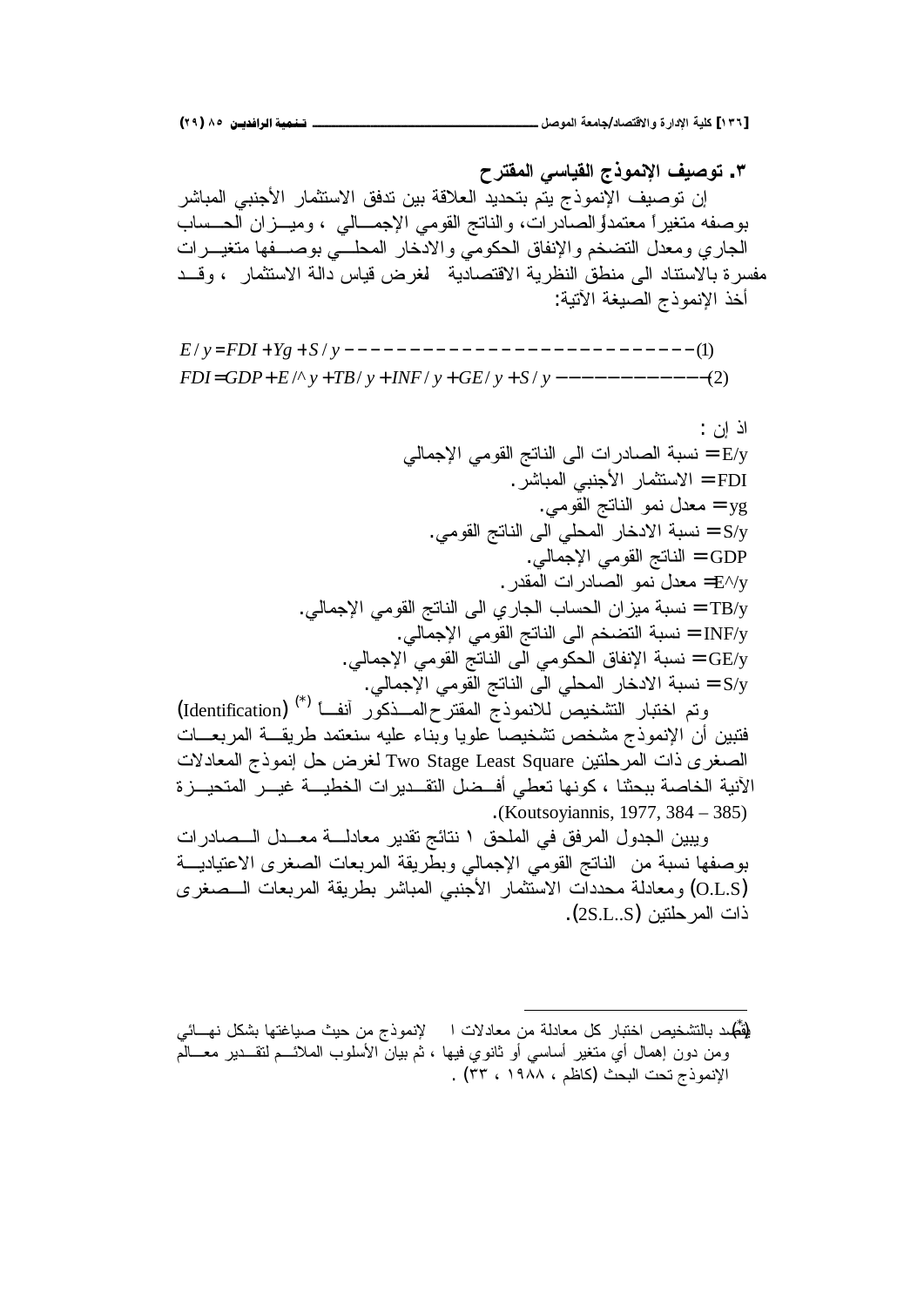**[ÎÐÔ] ŧƆŵººººººººººººººººººººººººººººººº...ŧŬœŕƆƃŒƑŕƈŞƕŒŧœƆśřŪƙŒžżťřƏƄŵŘŒŧťœŮƃŒŧśŊ**

٤. المتغيرات الاقتصلةدالمؤثرة في تدفق الاستثمار الأجنبي المباشر لإ نمـــوذج مقترح يمكن نقسيم العوامل المؤثرة في ندفق الاستثمار الأجنبي المباشر إلى العوامل الر ئبسة الآتية: أ**متغيرات قابلة للقياس الكمي** :الناتج القومي الإجمالي، والــصـادرات، الإنفــاق الحكومي، والتضخم، والادخار ونشمل:

– الناتج المحلي الإج*م*الي يعد الناتج المحلي محدداً أساسيا للشركات الأجنبية التي نبحث عن الأســـواق الجديدة أو زيادة نصيبها من أسواق الدول المــضيفة ، وتلائـــم الـــدول ذات النــــاتج المحلي الكبير العديين الشركات المحلية والأجنبية لاستثمار أمواله ١. وقد أقـــرت الدراسات النطبيقية بوجود علاقة موجبة Positive Relationship بين الناتج المحلسي الإجمالي وتدفق الاستثمار الأجنبي المباشر . وفي دراسة (للبونكتاد) عن محـــددات ندفق الاستثمار الأجنبي لـ ٤٢ دولة نامية تبين أهميـــة النـــاتج المحلـــي الإجمـــالي بوصفه محدداً لجذب رأس المال الأجنبي (UNCTAD,2000,6).

- نسبة الصادرات ال*ي* الناتج القومي الإجمال*ي* المقدر تعد الصـادرات مّن مـحدّدات ندفّق الاستثمّار الأجنبي المباشر وبشكل أساســــي في فطاع التصنيع أو الخدمات ، وهذا يعني وجود علاقة طردية بسين السصادرات وتدفق الاستثمار الأجنبي المباشر، ومن خلال الدراسات التطبيقيـــة Green Grima Wakelin عن استثمار اليابان في المملكة المتحدة خــــلال المــــدة (١٩٨٠-١٩٩٠) باستخدام طريقة المربعات الصغرى الاعتيادية ذات المرحلتين (2.S.LS) تبـــين أن للصادرات نأثيرا إيجابيا على استثمار اليابان في المملكة المتحـــدة Grima,Green) and Wakelin ,1999,14).وتَسْشِير دراستة Mainaut Anderson عـــن محـــددات الاستثمار الأجنبي المباشر في قطاعات صناعية لـ ٢٣دولة نامية للمــدة (١٩٨٩-١٩٩٤) الى أن الصادر ات من أكثر المحددات تأثير ا علـــى الاســـتثمار الأجنبـــى .(Anderson and Hainaut, 1998, 23)

– نسبة التضخم إلى الناتج القومي الإجمال*ي* التضخم هو الارتفاع المستمر في المستوى العام للأســعار ولفتـــرة طويلــــة ونوجد عدة طرقي لقياس النضخم منها الرقم القياسي لأســعار المـــستهلك والــــرقم القياسي لأسعارللمنتج ومخفض النانج القومي الإجمالـّي ولمعدلات النضخم تــــأثبر مباشر فمهمياسات الّمنسعير وحجم الأرباح ، ومن ثم حركة رأس المال،و نؤثر فسي تكاليف الإنتاج التي تعني بها الشركات الأجنبية . وارتفاع معدل التضخم يؤدي السي فساد المناخ الاستثماري ، وللمعدلات العالية للتضخم التي نتجـــاوز ١٠% أو ٣٠% أو ١٠٠%سنوياً نتثىوه الذ مط الاستثماري، ويدخل الاستثمار منطقة الخطر ســـواء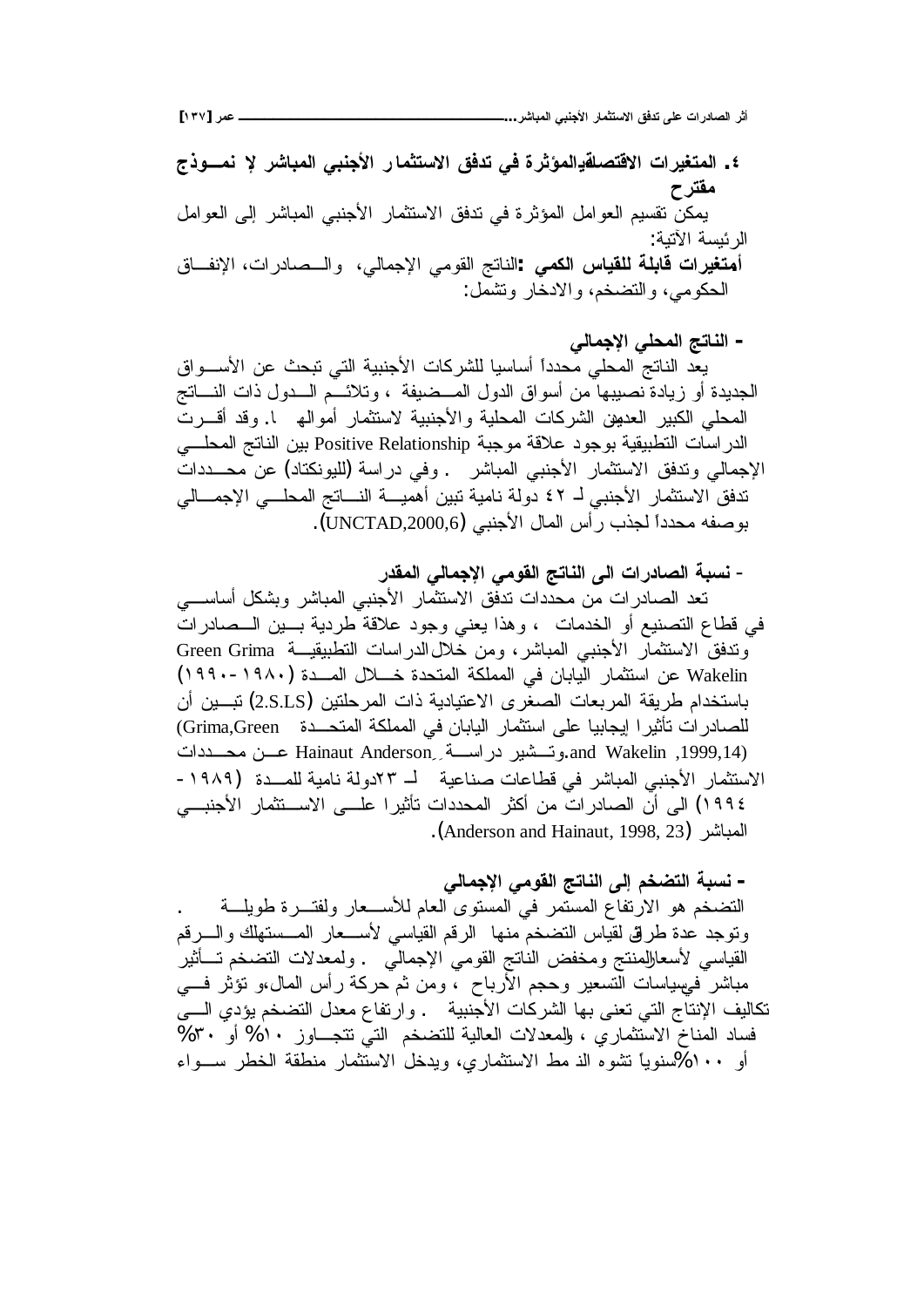كان للاستثمارات المحلية أو الأجنبية ،ويعد التضخم مـ ؤشرا على ضعف الاقتـــصاد القومي، وهناك علاقة سلبية Inverse Relationship بين معــدل التــضخم وتــدفق الاستثمار الأجنبي المباشرونتيين دراسات أخرى إن الدول التي نتمكن مـــن تقييـــد التضخم من أن يتجاوز معدلات تزيد عن ٢٠% تحقق نجاحـــا ملحوظاً في جـــذب الاستثمار الأجنبي (صقر، ٥٣، ٢٠٠١). وفي دراسة تجريبيــة Ursorung Harms and نتاولت أثر معدل التضخم على الاستثمار الأجنبي المباشر في مجموعــــة مـــن الدول النامية وقد استخدمت بيانات مقطعية لفترنين الأولمي بيانات ٢٧ دولــــة ناميــــة للفترة ١٩٥٥-١٩٦٠ والثانية ٤١ دولة نامية للفتـــرة ١٩٦٥-١٩٧٠ وباســتخدام طريقة المربعات الصغرى ذات المرحلتين (2.S.LS)أوضحت نتائج التقدير في هذه الدر اسة أن معدل التضخم يؤثر بشكل سلبي ف<sub>ع</sub>جذب الاستثمار الأجنبي المباشـــر .(Harms and Ursorung, 2002, 7)

– نسبة ميزان الحساب الجاري ال*ى* الناتج القوم*ى* الإجمال*ى* 

إن حالات العجز في ميزان المدفوعات تشير الى حالة مـــن اللاتـــوازن فــــي المميزان التجاري\$ذا بدوره يعيق تدفقات الاستثمار الأجنبي المباشر ، واظهـــرت دراسة لفري وشنايدر عام ٩٥٨ أن العجز الكبير في ميزان المدفوعات يشير المي أن البلد يع تمد بشكل كبير على إمكانياته، من هنافان حالات العجز طويلة الأمد من المحتمل أن تؤدي الى زيادة الضرائب المستقبلية ،وهذا يـقود الى تخفيض مـــداخيل الأفراد، ومن نيهخفض الطلب على السلع والخدمات ، فينخفض على أثره الادخــــار وبالتالي ينخفض الاستثمار ، وهناك علاقة سلبية Inverse Relationship بين ميـــزان (Ahn,Adj and ũ»»ŮŕŗƈƅŔƓ»»ŗƊŠƗŔũŕƈŝś»»ŬƛŔŚŕƂžŧ»»śƏƒũŕ»»ŠƅŔŖŕŬ»»ţƅŔ Willett,1999,9). وتشير دراسة Tcha عن الاستثمارات الأمريكية في الدول النامية وباستخدام طريقة المربعات الصغرى ذات المرحلتين (2.S.L.S) السي أن ميسـزان الحساب الجاري يؤثر بشكل سلبي على الاستثمارات الأمريكية فسي هــذه الـــدول .(Tcha, 2000, 41-43)

– نسبة الأنفاق الحكوم*ى* إل*ى* الناتج القومى الإجمال*ى* 

تشير زيادة حجم الإنفاق الحكومي ونسبته من الناتج المحلي الإجمالي الى أن الصرف الحكومي المفرط يعيق النمو الاقتصادي ، ويؤدي الى زيادة عجز الموازنة الحكومية والى زيادة الضرائب مستقبلا فتنخفض مداخيل الأفراد ومن ثــم يخفــض الطلسب علسي السسلع والخسدمات، فيسنخفض الادخسار وبالتسالي يسنخفض الاستثمار (ساملسون، نوردهاوس وماندل، ۲۰۰۱ ،۲۰۰)، وهنـــاك علاقــــة ســـلبية nverse Relationshipيين الإنفاق الحكومي وندفق الاستثمار الأجنبـــي المباشـــر . ونشير دراسة Montfort عن محددات الاستثمار الأجنبي المباشر في مالطا للمــدة • ١٩٩م - ١٩٩٥ الى أن الأنفاق الحكومي يؤثر بشكل سلبي على الاستثمار الأجنبـــي المباشر (Montfort, 2002, 14).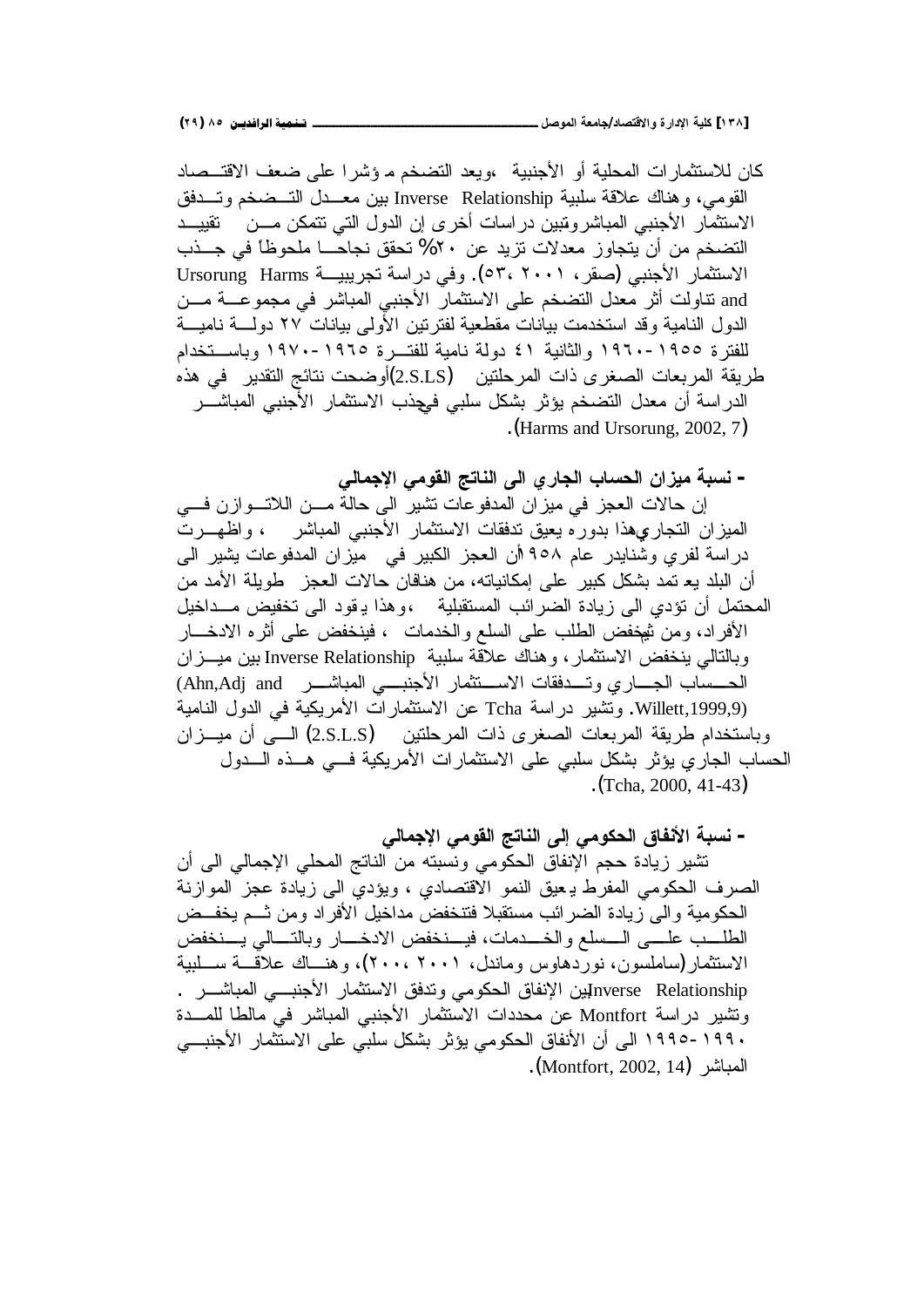– نسبة الا*ن*خار المحلي إلى الناتج القومي الإجمالي يونَجلْثيران للادخار المحلي على الاستثمار الأجنبي المباشر ، الأول تـــأثير طردي هو أن الادخار المحلي يؤدي الى زيادة الاستثمار والإنتاج ونوســـيع حجـــم السوق ومن ثم زيادة ندفقات الاستثمار الأجنبي المباشــــر (24, Ram, 1980) وفـــي دراسة الاقتصادي Papanek على ٣٤ دولة ناميـــة وباســتخدام بيانـــات المقطـــع OLS العرضي للمدة ١٩٥٠-١٩٦٠ (بتطبيق طريقة المربعات الصغرى الاعتيادية أكدت على الأفلاقة طر دية بين المدخر ات المحلية و الاستثمار الأجنبي المباشـــر (141 ,1972, Papanek). أما الثاني فهو تأثير سلبي، إذ إن قلة المدخرات المحليـــة في الدول العربية تؤدي الى زيادة تدفقات الاستثمار الأجنبي المباشير ، ولاسيهما بالنسبة للدول غير النفطية ، إذ يكون هناك اعتماد اكبر على الاســـتثمار الاســتثمار الأجنبــــللمهباشر في إنشاء المشاريع ونتشيط الاقتصــــــــاد ونوفير فــــرص العمـــل رمن الدراسات النجريبية التي أوضحت العلاقة العكسية (United Nation, 2001, 2 بين الادخار المحلي والاستثمار الأجنبي المباشر دراسة (Singh,1972,141).

**بمتغيرات غير قابلة للقياس الكمي** نمثل الاستقرار السياسي والنقدم الحضاري، ودرجة التحرر الاقتصاد*ي*.

**ŗŬſœƈƆƃŒƍŝőœřƈƃŒ¾ƒƄšř .Ó**

نلاحظ من الـ ملحق ١ أن المعادلة الأولى هي معادلة معدل نمو الصـادرات الـي الناتج القومي الإجمالي للدول عينة البحث ، ويلاحظ التـــأثير الموجـــب للاســـنثمار الأجنبي المباشر على معدل الصادرات ظهر في دولة البحرين عند مستوى معنوية ٠,٠٥و هذا يتفق مع منط قالنظرية الاقتصادية القائلة بسان تسدفقات الاسستثمار الأجللهباشر نؤدي الى زيادة في معدل نمو الصادرات ، وهذا يتفق مع در اســـة لمنظمة البونكثاد (UNCTAD/DTCI,1996,96-9). فقد أشار ت الدر اسات النجر بببة ومنها در اسة Limer عام ١٩٨٥ الى وجود علاقة ســـببية متعاكــسة بـــين حجـــم الصادرات وتدفقات الاستثمار الأج نبي المباشر، وان الصادرات تسسبق الاستثمار الأجنبي المباشر في الدول التي تتمتع بمعدل عال من الاستثمار الأجنبـــي المباشـــر الداخل، إلَّا أن ذلك لاّ يعني بـ أن للاستثمار الأجنبي المباشر نتائج ايجابيةً في رفــع كفاءة الأداللاقتصادي في هذه الدول لان قأنثيرها ظل وحيد الجاذ ب وأبقى العلاقة بين الدول العربية والمتقدمة هي علاقة مركز وأطراف، لان طبيعـــة الاقتـــصـادات العربية هي اقتـــصـادات مزدوجـــة Dualistic Economy ، تتـــسم بوجـــود قطــــاع تصديري حديث وقطاع زراعي نقليدي ، لذا تصبح عمليـــة التفاعـــل بـــين هـــذين القطاعين ضمن هذا الاقتصاد عملية معقدة جدا ، واثر الاستثمار الأجنبي فسي هــذه القطاعات تيمثل في قطاع تصدير المواد الأوليـــة والاســـتخر اجية الــــي الأســـواق العالمية على حساب نخلف القطاعات الأخرى. إلا أن النأثير كـــان موجبـــا وغيــــر معنوي في كل من دولة نونس والكويت . وظهر تأثير الاستثمار الأجنبي على معدل نمو الصادرات سـ البا معنويا في دول عمان والسعودية والجزائــــر عنـــد مـــستوى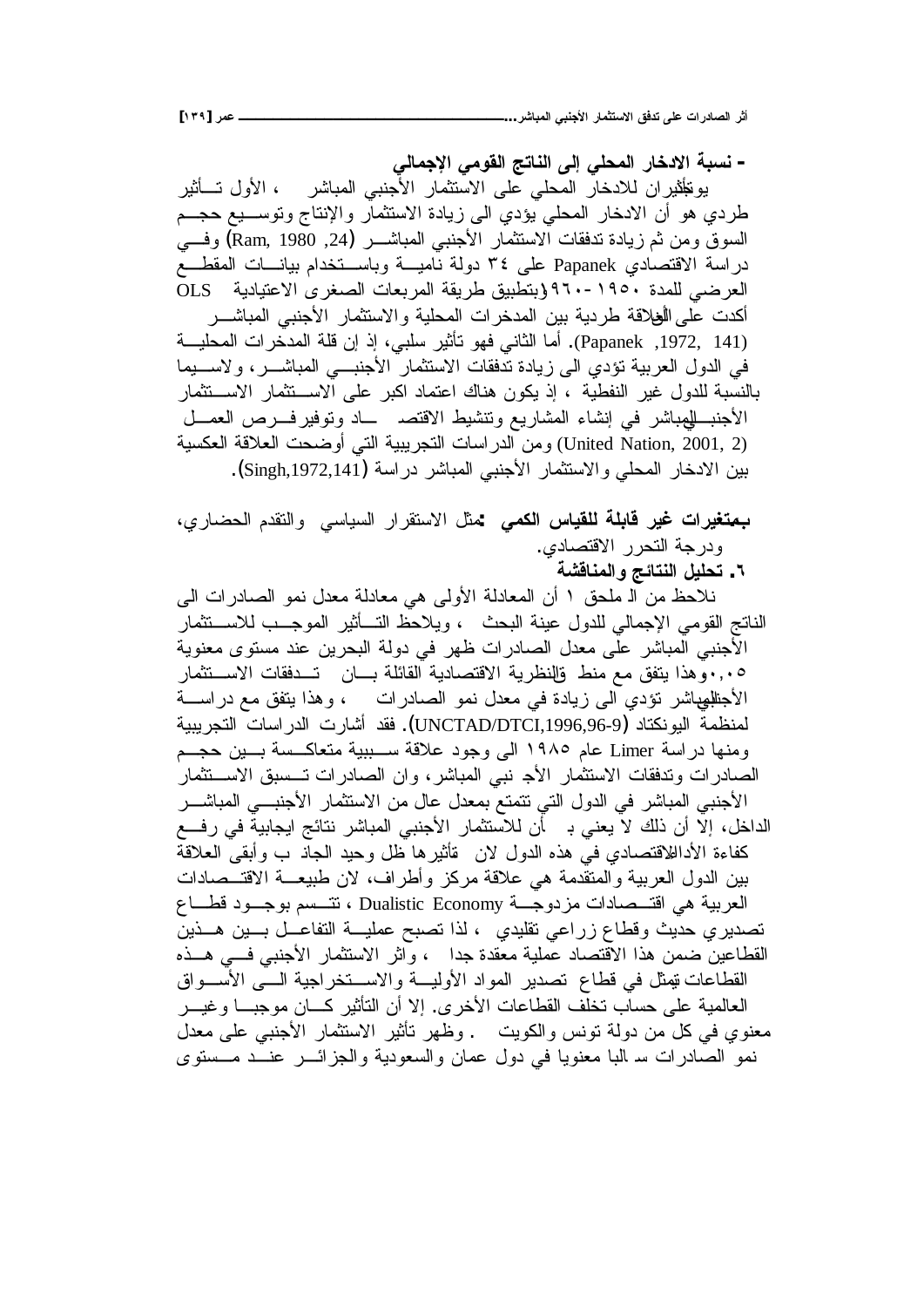معنوية ٠,٠٥،وسبب ذلك هوّز ايد القيود المفروضة علـــي التجـــارة الخارجيـــة ، فضلا عن استمرار العجز في موازين مدفوعاتها وهو سبب داخلي،فـضلا عـــن توجيه أجزاء كبيرة من الاستثمارات الأجنبية لتمول مشروعات البنية التح تية، وان توسع الإنفاق الحكومي على الأغراض العسكرية أدى الى تآكــل المــدخرات ثــم انخفاض معدل الاستثمار المحلي . وظهر تأثير الاستثمار الأجنبي المباشـــر علــــي معدل نمو الصادرات غير معنوي في دول مصر والأردن.

أما بالنسبة للمعادلة الثانية معادلة محددات الاستثمار الأجنبي المباشر بتطبيق طريقة (2.S.L.S) للمدة ١٩٨٠ – ٢٠٠٢ فتشير السي أن تسأثير النساتج القـــومي الإجمالي كان معنويا وموجبا على الاستثمار الأجنبي المباشر عند مستوى معنويـــة ؤكوبول نونس والكويت والأردن وهذا يتفق مع منط ق النظرية الاقتصادية أي D كلما كان حجم الناتج القومي الإجمالي متمثلا بحجم السوق كبير كان هنساك جسذب اكبر للاستثمار الأجنبي المباشر، وهذا يتفق مع دراســـة Hara and Razafimhefa, ك اللذان قدما تعدادا شاملا للدراسات السابقة التي تثبت أن حجم السوق هـــو (2003, 2 محدد ملحوظ لتدفق الاستثمار الأجنبي المباشر لاقتصادات الدول النامية والمنطورة ومع ذلك يمكن أن يكون حجم السوق اقل تأثيرا أو غيـــر مهـــم إذا تـــم اســـتخدام الاستثمار الأجنبي المباشر للبلد المضبف كقاعدة إنتاج فقط واخذ ربحاً مـــن ميـــزة الكلفة للبلد المضيف من اجل تصدير إنتاجها بصورة أكثر تنافسية لأسواق أخـــري، ودر اسة (Albuqacrque, Loayza and Serven, 2003, 8) التسبي اسستهدفت نحليسل واستقصاء أثر الاستثمار الأجنبي المباشر متمثلاً بالعولمة على أسواق الدول النامية وبخاصة في دول أمريكا اللاتينية للمدة ١٩٨٥-١٩٩٩ من خلال در اســـة العلاقـــة بين الاستثمار الأجنبي المعباشر وحجم الناتج المحلي الإجمالي وبا ســــنخدام الـــصيغة اللوغاريتمية وبطريقة المربع ـــــــــات الصغرى الاعتيادية OLS، خلصت الى أن العلاقة بين حجم الناتج المحلي الإجمالي والاستثمارات الأجنبية المباشـر ة كانــت ايجابية. إلا أن ذلك التأثير كان موجبا على الرغم من عدم معنويته في دول عمــــان والجزائر . كما ظهر سالباً معنويا في السعودية، وغير معنوي في مصر والبحرين. وأظهرت التقديرات الواردة في الملحق ١ أن تأثير معــدل نمــو الــصادرات بوصفه نسبة من الناتج القومي الإجمالي معنويا موجبا علـــي الاســـنثمار الأجنبـــي

المباشر عند مستوى معنوية ٠,٠٥في دولة البحرين إه نعد هذه من الدول ال نفطية التي شهدت استقرارية في تدفقات الاستثمار الأجنبي المباشر، وهي من السدول ذات الدخل العالىار(تفاع الدخل من الصادرات النفطية )،كما ظهر موجدٍ أ على السرغم من عنمعنويته في الكويت وتونس ، وهذا يعني ان هنساك دورا كبيـــرا ومـــؤثرا لمعدل نمو الصادرات فيجذب تدفقات ا لاستثمار الأجنبي المباشـــر فـــي بعــض الأقطار العربية. وهذا موضح في دراسة (Anderson and Hainaut, 1998, 23) عن محددات الاستثمار الأجنبي المباشر في قطاعات صناعية لـ ٢٣ دولة ناميــــة للمـــدة ١٩٨٩–١٩٩٤ تبين أن الصادرات من أكثر المحددات تــأثير ا علـــى الاســتثمار الأجنبي المباشر ـ وان معدل نمو الصادرات المقدر ظهر له تأثير معنـــوي ســـالب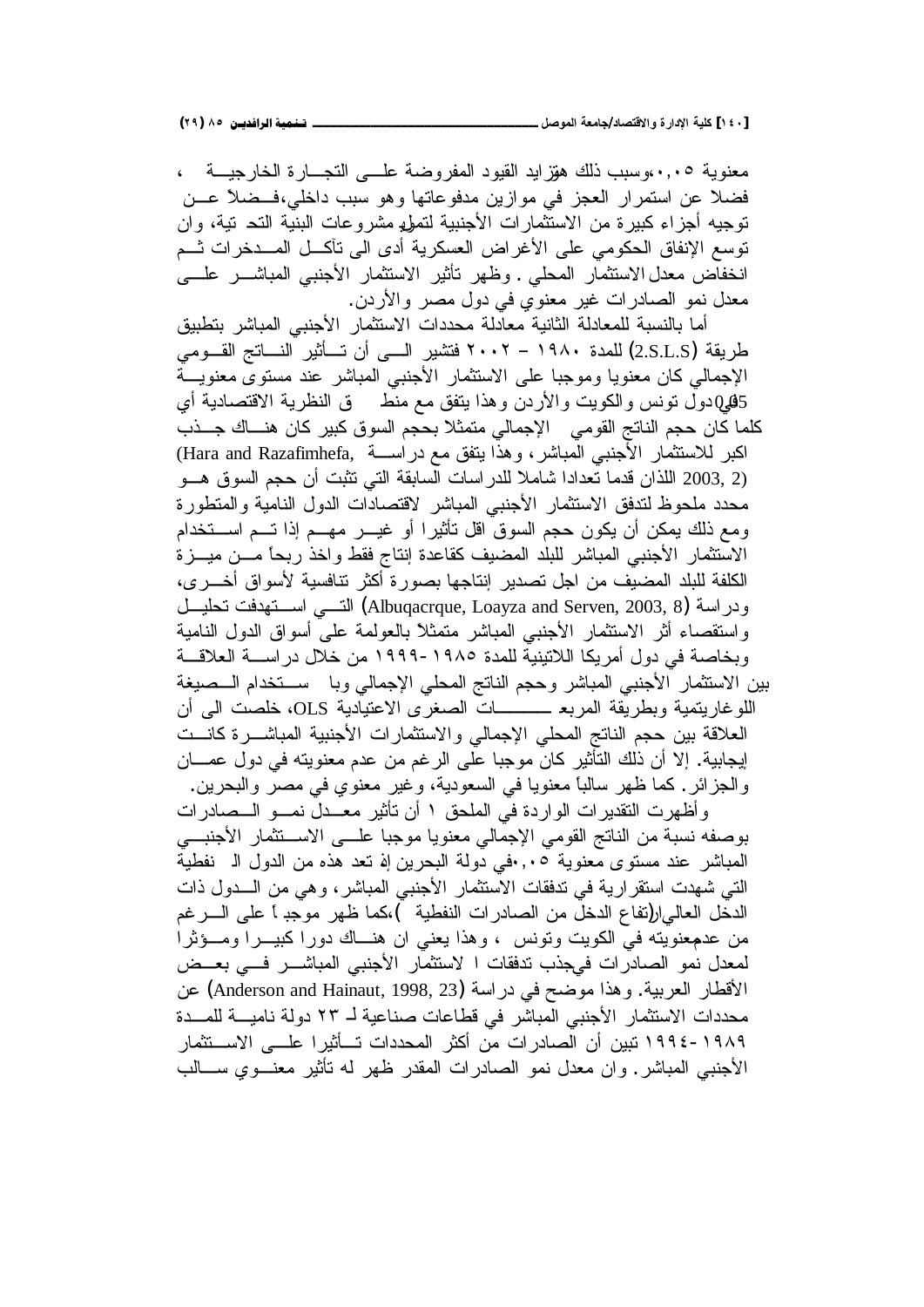على الاستثمار الأجنبي المباشر في دول مصر والسعودية وعمان والجزائـــر عنـــد مستوى معنوية ٠,٠٥ وهذا يعود الى ندهور معــدلات النبــادل النجـــاري نتيجـــة لانخفاض أسعار السلر الأولية (النفط) في السعودية وعمــــان، فـــضلاعن القيـــود المفروضة على النجارة الخارجية في دولة الجزائر ومصر . وظهر التـــأثير غيـــر معنوى في دولة الأردن والكويت ونونس.

وأظهرت النقديرات الواردة في الملحق ١ أن ميزان الحساب الجـــاري كــــان معنوي وسالب عند مستوى معنوية ٠,٠٥في نونس وهذا يتفق مع مذ طق النظرية الاقتصادية، أي كلما ارتفع العجز في ميزان المدفوعات سيعيق من تدفق الاستثمار الأجنبي المباشر ، بسبب اتجاه أسعار الاستيرادات الىإلارتفاع بمعدلات متزايـــدة ، وهذا يعني أن زيادة مدفوعات هذه الدول مـــن النقـــد الأجنبـــي للـحــصول علــــي الاستيرادات أدى الي نراكم الديون الخارجية التي أثقلت كاهل اقتـــصـادياتها وزادت من عجز موازين مدفوعاتها ، فضلاًطق هذه الدول تعتمد على قطاع التــصدير \_ ، كما أن انخفاض أسعار النفط خلال نلك الفترة تنتج عنه حالات لأتوازن داخلية أدت الحي عجز الميزانية. وتـــشير دراســــة (Tcha, 2000, 41-43) عـــن الاســـتثمارات الأمريكية في الدول النامية وباستخدام طريقة المربعات الـــصغرى ذات المــــرحلتين (2.S.L.S) الى أن عجز ميزان الحــساب الجــاري يـــؤثر بـــشكل ســـلبي علـــي الاستثمارات الأمريكية في هذه الدول . كما أظهرت التقديرات أنالتأثير ظهر سالد أ طلهيغم من عدم معنويته في دول السعودية وعمان والجزائر . وظهـــر ميـــزان الحساب الجاري غير معنوي في البحرين والكويت والاردن ومصر .

ونتثبير التقديرات الواردة في الملحق ١ الى أن معدل التــضخم كــان ســالبا ومعنوياً عند مستوى معنوية ٠.٠هي عمان والسعودية والبحرين ، وهذا يتفق مـــع منطق النظرية الاقتصادية ، أي كلما ارتفاع معدل التضخم أدى الى انخفاض تدفقات الاستثمار الأجنبي المباشر، وعلى الرغم من عدم معنويته فقــد ظهــرت الإشـــارة سالبة في الكويت ، وظهر معدل التضخم موجبًا معنويًا في نونس، وغير معنوي في دول الجزائر ومصر والأردن. وهذا يتفق مع دراســة (Reichel, 1995, 39) عــن العلاقة العكسية بين معدل التضخم والاستثمار الأجنبي المباشـــر لعينــــة تـــضمنت بيانات مقطعية لـ ٧٤ دولة نامية وباستخدام طريقة المربعات الصغرى الاعتيادية.

وأظهرت التقديرات الواردة في الملحق ١ أن نسبة الإنفاق الحكــومي الـــي الناتج القومي الإجمالي معنوية وسالبة عند مستوى معنوية ٠,٠٥ فسي كسل مسن السعودية ونونسوهذا يتفق مع منط فللظرية الاقتصادية التبي تفيد بـــــ أن زيــــادة الإنفاق الحكومي نؤدي الى نخفيض ندفق الاستثمار الأجنبي المباشر ويعـود ذلــك الميانحسار العوائد النفطية . الا أن ذلك التأثير كان غير ومعنوي سالب في مـــصر والبحرين، وهذا ينفق مع دراسة (Montfort, 2002, 4) عن محـــددات الاســـنثمار الأجنبي المباشر في مالطا للمدة (١٩٩٠–١٩٩٥) اذ أكدت أن الإنفــاق الحكـــومي يؤثر بشكل سلبي في الاستثمار الأجنبي المباشر .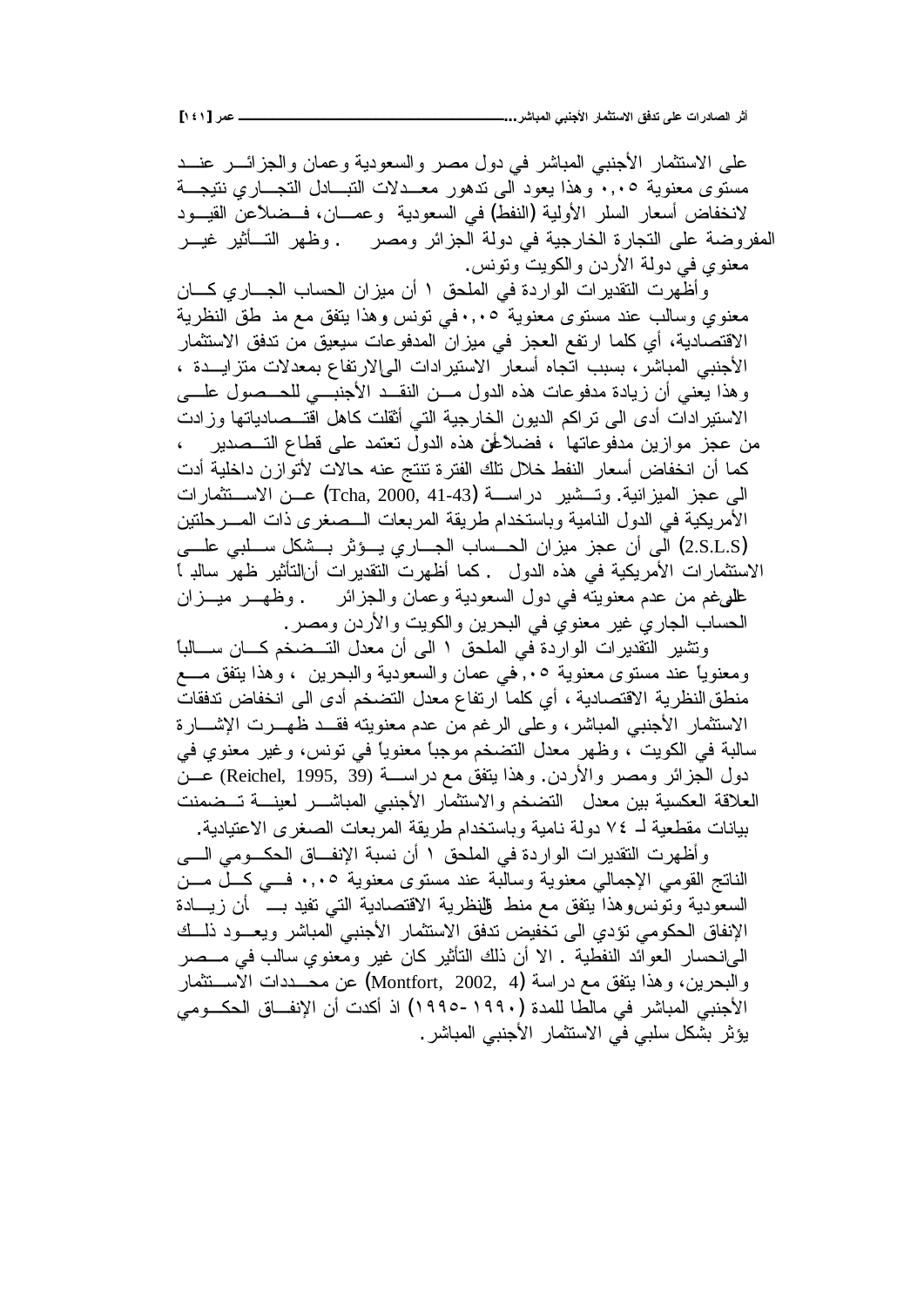وظهرت نسبة الإنفاق الحكومي الىي الناتج القومي الإجمالي معنوية وموجبــة في دولة عمان، وهذا يتفق مع دراســــة (Obwna, 2002, 14) فـــي أوغنـــدا للمـــدة ١٩٨١ -١٩٩٥ السبتخدام طريق المربعات الصغرى الاعتيادية OLSفقد وجد بـ أن هناك علاقة ارتباط موجبة بين الاستثمار الأجنبي المباشر والإنفاق الحكـــومي فــــي أوغندا، أي كلما ازداد الإنفاللحكومي في هذه الدول لا بـ في بـــالـ غرض أي أنهـــا غير قادرة عليد حاجة منطلبات البلد من الإنفاق على البني التحتية . كما ظهرت النقديرات غير معنوية في دول الجزائر والأردن والكويت.

ومن ملاحظة الملحق ١ نبين أن نسبة الادخار الى الناتج القـــومي الإجمــــالي كانت ذات تأثيرات معنوية موجبة على الاستثمار الأجنبي المُباشر عنــد مـــستوى معنوية ٥.في كل من دول البحرين والسعودية ومصر ، وهذا يمكن أن يرجـــع البي ضخامة البرامج التتموية التي نبنتها هذه الدول والتي لا يتناسب تمويلها مع مـــا متوفر من مدخرات ً، مما قاد الى زيادة الحاجة الى الاســتثمار الأجنبـــى المباشـــر للوصول الى معدل النمو المستهدف بسبب ندنى أجهزتها الإنتاجية وانخفاض كفــاءة استثماراتها وندنى كفاءة التشغيل فيها وزيادة حجم السسكان وانخفــاض معـــدلات النزاكم الرأسمالي والادخار ، نتيجة لانخفاض مستوى الدخول وعدم فعالية سياستها المالية والنقدية. وهذا ينفق مع دراسة (Papanek, 1972, 141) على ٣٤ دولة نامية واستخدم بيانات المقطع العرضي للمدة ١٩٥٠-١٩٦٠ وطبق فيها طريقة المربعات الصغرى الاعتيادية OLS وقد أكدت هذه الدراسة علـــي العلاقـــة الطرديـــة بـــين المدخرات المحلية والاستثمار الأجنبي المباشـــر وأظهـــرت النقـــديرات أن لنـــسبة الادخارات نأثيرا معنويا سالبا على الاستثمار الأجنبي المباشــــر فـــي الأردن عنـــد مستوى معنوية 6% ، وهذا يتفق مع دراسة (Singh, 1992, 312) التــــي أوضــــحت العلاقة العكسية بين الادخار المحلي وألاستثمار الأجنبي المباشر ، ويعودذلك الــــى عدم كفاءة السياسة المالية والنقدية ونخلف العادات والنقاليــد الاجتماعيـــة وعـــدم استثمار المؤسسات الادخارية وتخلف النظام الضريبي في هــذه الــدول والتمويــل التضخمي وتغير أسعار الفائدة.

الا**ستنتاجات** إن حجم السوق ومعدل الصادرات المقدر بمارس نأثيرا معنوياً في اغلب الدول العربية عينة البحث على الاستثمار الأجنبي المباشر ولاسيما الدول النفطية. لِ نسبة الإنفاق الحكومي الى الناتج القومي الإجمالي ونسبة التضخم الى الناتج القومي الإجمالي غير معنوية التأثير في أغلب الدول العربية. إن نسبة الادخار المحلي الى الناتج القومي الإجمالي يمـــارس تـــأثيرا معنويــــأ وموجبًا في أغلب الدول العربية. ن إسبة ميزان الحساب الجاري الى الـ ناتج القومي الإجمالي ذ ات تأثير معنـــوي سالب في أغلب الدول العربية.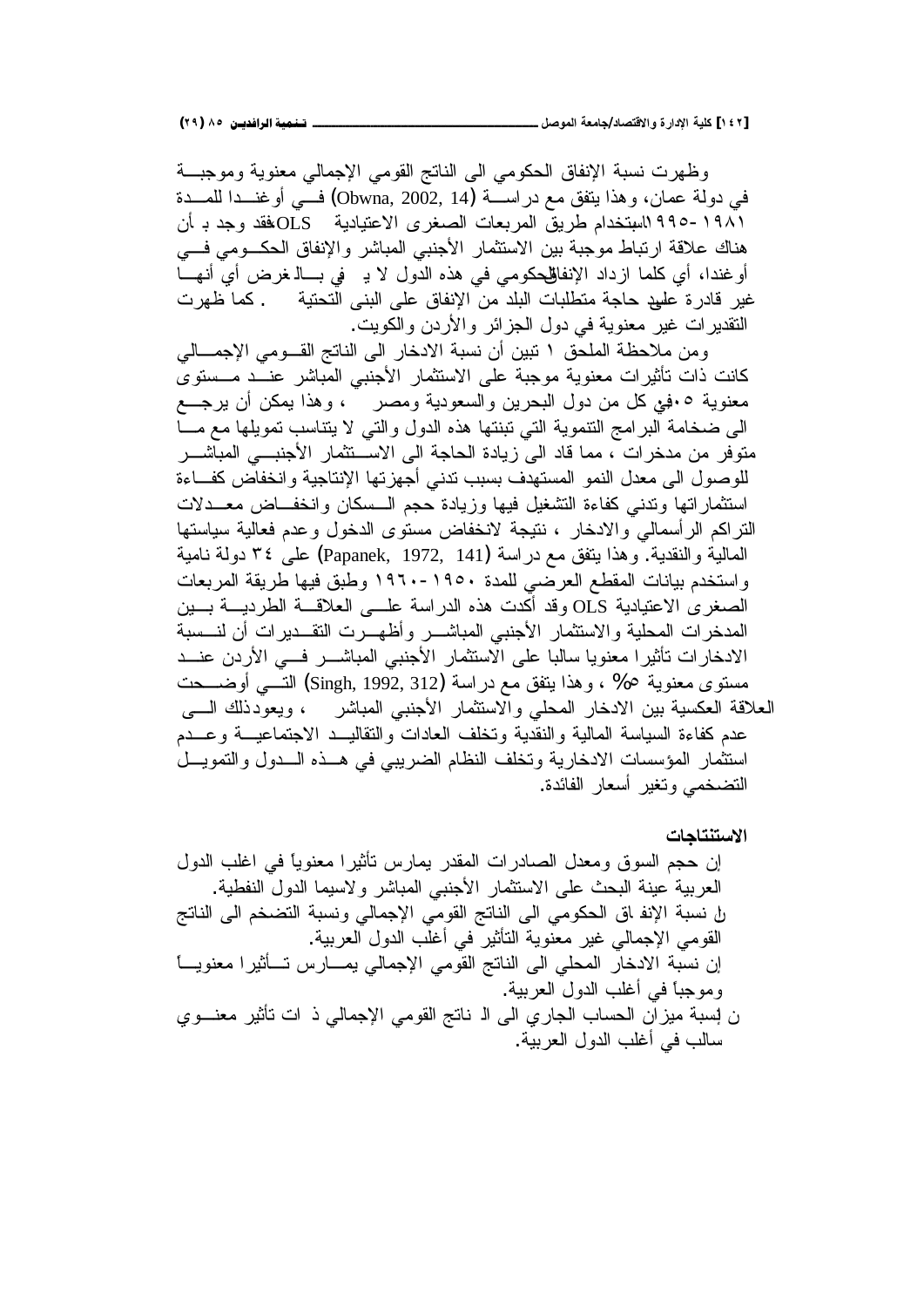# ا**لته صبـات** ۰. الاهتمام المتواصل بدعم قطاع التصدير في أي بلد عربي من اجل جذب تدفقات اكير للاستثمار ات الأجنيبة المياشر ة. لاعم الصناعات التصديرية ذات الكثافة العمالية ،ذإ مـــن شـــ أنه زيــــادة الطاقـــة التصديرية وفرص التوظيف والتقليل من الاستير ادات. ٣. إنباع سياسة نشجيع الصادر ات و إقامة العديد من الصناعات مـــن أجـــل نقليـــل إعتمادها على الخارج أو لجلب أكبر قدر ممكن من العملات الأجنبية عن طريق التصدير . لاهتمالم المنواصل في إيجاد المناخ الاستثماري الملائــم لاســتقطاب الأمــوا الخارجية التي توفر التمويل اللازم للتتمية الاقتصادية في الأقطار العربية التـــي تعاني من ضعف النمويل المحلي بشكل عام. ه نتشيط الاقتصاد ورفع معدلات النمو الاقتصادي من خلال سياســـات الاقتـــصاد الكلي الملائمة، سيؤدي دوراً مهماً في زيادة حجم السوق ومن ثم زيادة معــدلات تدفق الاستثمار الأجنبي المباشر في الدول العربية. زايادة الادخار من خلال ترشيد ونتمية الوعبي الادخاري الذي يعد عـــاملاً مهمــــا .<br>ثقافة المربية.<br>ثقافة العضر في منذان المصادر المطوع عضر غلال المدين الله عبدادات

 ŚŕƂſƊƅŔƏ ŚŔŧŔũƔśŬƛŔƉƈŧţƅŔ¿ƜŦƉƈƒũŕŠƅŔŖŕŬţƅŔƉŔŪƔƈƓžŪŠŸƅŔ¿ƔƆƂś .Õ .řƔŗũŸƅŔ¿ƏŧƅŔ ŚŔũŧŕŰ ŘŧŕƔŪƏřƔũƏũŲƅŔũƔŻ

## المراجع

## او لا- المراجع باللغة العربية

- ا . أموري هادي كاظم، طرق الاقتصاد القياسي، الطبعة الأولى، مطبعة النعليم والبحث العلمي، بغداد، ١٩٨٨.
- ۲ . بول أ. ساملسون وليام د. نورهاوس، ما يكل ج ما ندل، الاقتصاد، الأهلية للنشر والتوزيع، المملكة الأردنية الـهاشمية، الأردن، ٢٠٠١.
- ٣. سرمد كوكب الجميل، الاتجاهات الحديثة في مالية الأعمال الدولية، دار الخامد للنشر ، عمان ، الأردن، ۲۰۰۱.
- ٤. سعد محمود الكواز، تدفقات الاستثمار الاجنبي وإثارها على اقتصادات البلدان النامية، بحث مقبول للنشر في مجلة نتمية الرافدين، كلية الادارة والاقتصاد، جامعة الموصل، ٢٠٠٥.
	- 0 . عبد السلام أبو قحف، إدارة الأعمال الدولية، ط٢، الإسكندرية، دار الإشعاع، ١٩٩٨.
- ٢. عبد السلام أبو قحف، اقتصاديات الأعمال والاستثمار الدولي، الطبعة الأولى، مكتبة الإشعاع الفنية، الإسكندرية، ٢٠٠١.
- Y. عمر جميل صقر، العولمة وقضايا اقتصادية معاصرة، طبع ونشر وتوزيع الدار الجامعية، لبنان، ۲۰۰۱.
- řŸƈŕŠƅŔ ŖŕŗŮ řŬŬŎƈ řƔũŧƊƄŬƛŔ ƓŗƔũŲƅŔ ƀƔŬƊśƅŔƏ ƓƅƏŧƅŔ ũŕƈŝśŬƛŔ ũŕŠƊƅŔ ŧƔũž .Ö  $.7...$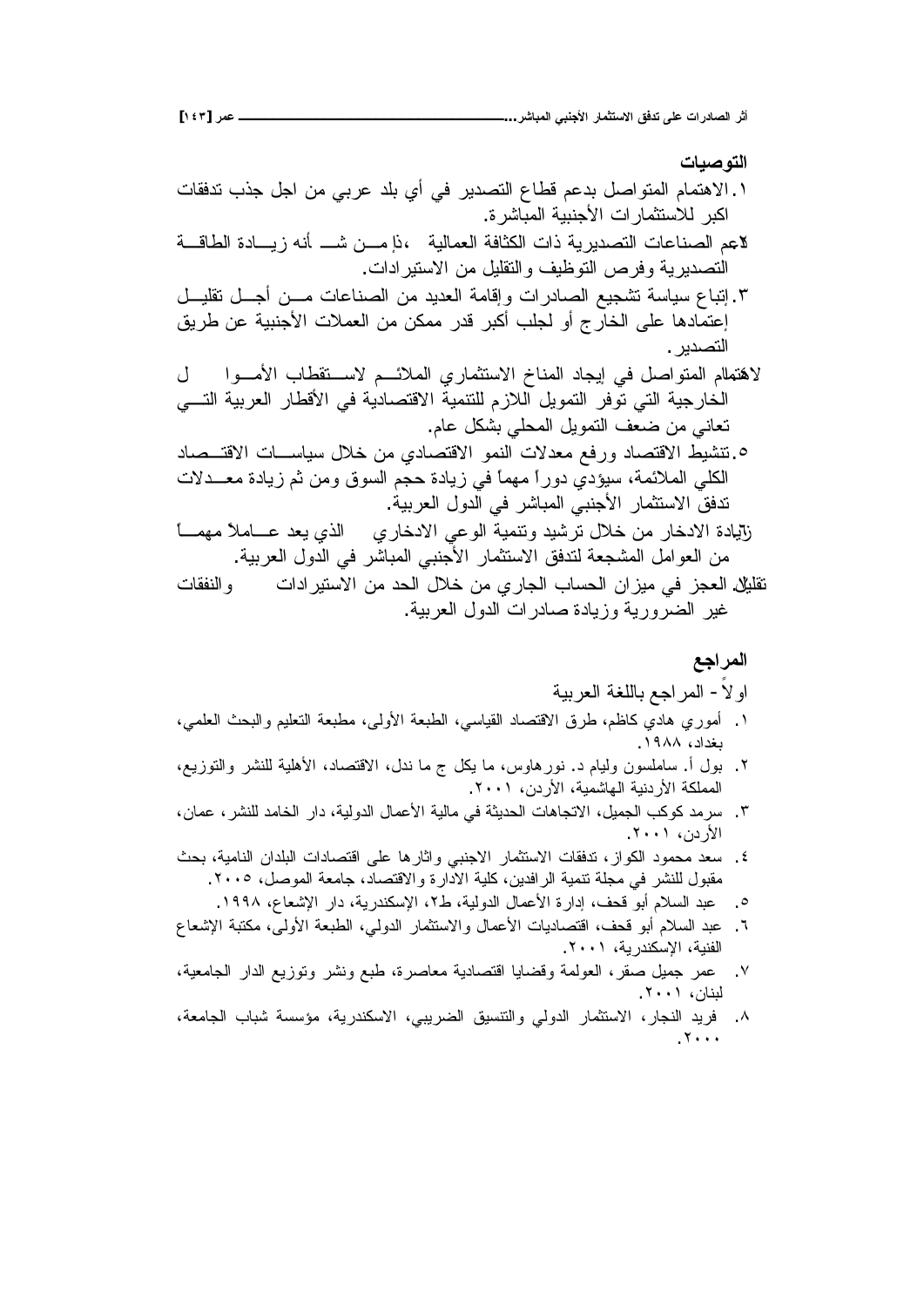## **ŗƒŨƒƄƂƈƗŒŗźƄƃœŕŧťœŮƆƃŒ -Ĺœƒƈœś**

- 1. A.Reichel, Development Aid, Saving and Growth, Vol.XIX, No3, 1955.
- 2. Deepak Mishra, Inflow Privent Capital and Growth, Finance and Development, Vol38, N2, Joun, 2001.
- 3. G. Papanek, Aid Foreign Private Investment Saving and Growth in Less Developed Countries, Journal of Political Economy, vol. 81, No. 1, 1973, 1972.
- 4. Jomo K.S, Growth after the Asian Crisis ,Unctad and Center for International Development, Hrvard University, 2001**.**
- 5. Jordan Shan, Garry Gand Tian and Fiona Sun, "Division Working Papers, China Economy." 1997 <http://ncdsnet.anu.edu.au.>publications/online.
- 6. Karl Montfort, Easing the Way for Foreign Direct Investment, The Economic Journal, No. 26, London, 2002.
- 7. Khalid Sekkat and Olivia Galgau, "The Impact of the Single Market on Foreign Direct Investment in European Union," 2001
- 8. Koutsoyiannis, Theory of Econometrics, Second Edition, the Macmillan PressLtd., London, 1977.
- 9. Magnet Ram, Export With External Capital Inflow and Economic Growth in Developing Countries with Special Reference to South Asian Countries, Indian Economic Journal, Vol.27, 1980.
- 10.Marios B. Obwona, "Determinants of Foreign Direct Investment and their Impact on Economic Growth in Uganda," [www.Web.idrc.ca/uploads/users,](http://www.Web.idrc.ca/uploads/users) 2000.
- 11.Masauki Hara and Ivohasims F. Razafimaherfa, "The Determinants of Foreign Direct Investment into Japan," [www.eco.kobe-](http://www.eco.kobe-) u.ac.jb/discussion/03012003.
- 12.Moon Joong Tcha, "A Note on Australia's Inward and Outward Direct Foreign Investment," [www.balckwell-senergy.com/](http://www.balckwell-senergy.com/) link/doi, 2000.
- 13.Nauro F. Philip Harms and Henrich W. Urspring, Do Civil and Political Repression Really Boost Foreign DI, Journal of Development Economics, vol. 70, No. 4, 2002.
- 14.P.S. Andersen and P. Hainaut, "Foreign Direct Investment and Employment in the Industrial Countries," [www.bis.org/pobl/](http://www.bis.org/pobl/) work61.htu1998.
- 15.Panama Mallampally and Karl P. Sauvant, "Foreign Direct Investment in Developing Countries, Finance and Development," 1999 [www.lmf.org/external/pubs/ft/fandd.](http://www.lmf.org/external/pubs/ft/fandd)
- 16.Rui Albuquerque, Norman Loayza and Luis Serven, "World Market Integration Through the Lens of the Foreign Direct Investors," 2003 [www.ideas.repec.org/p/work/wbrwps/3060.htm.](http://www.ideas.repec.org/p/work/wbrwps/3060.htm)
- 17.UNCTAD, World Investment Report 1999, UN, New York, USA, 2000 .
- 18.UNCTAD/DTCI, UN, The Nature of Transnational Corporations, Journal of Transnational Corporations, vol. 1, No. 2, New York.
- 19.United Nations, a, Implication of Euro Currency for the ESCWA Region, New York, 2001
- 20.World Bank, Data and Statistics, World Development Indicators, Washington. 2004 [www.worlbank.org.](http://www.worlbank.org)
- 21.World Bank, DEC Notes, Research Finding, What Determinants Foreign Direct Investment? No. 16, Washington, 1996.
- 22[.www.ecmod.net/conferences/ecomod2002/papers.htm.](http://www.ecmod.net/conferences/ecomod2002/papers.htm)
- 23.Yong Seok Ann, Slamet Seno Adji. and Thomas D. Willett, International Economic Journal, vol. 12, No. 1, 1998 [www.spe.cau.edu/](http://www.spe.cau.edu/) studentsalumi/studpub. www.two. Org /ecommerco/0066/pdf.15

www.rezgar. com /debat/show. art.asp?aid=59334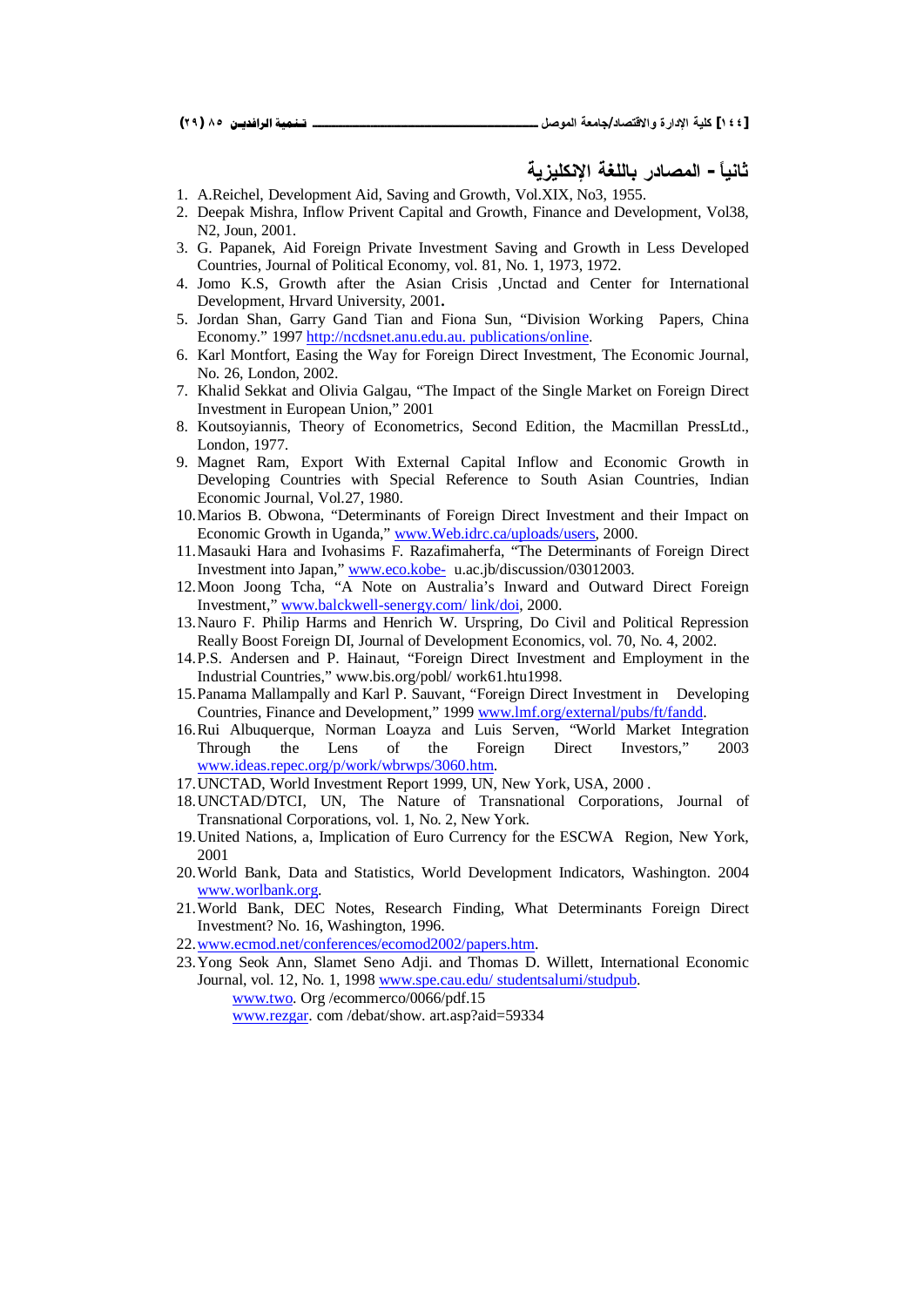الملحق ۱ نتائج إنموذج تحليل إحصائي معادلة الاستثمار الأجنبي المباشر بطريقة **ÏÍÍÏ-ÎÖÕÍŖťƆƃŒ¾ƚŤŗƈƒŶƃŒ¾ƍťƑż (S. L. 2. S)**

|                        |                                      |                             |                                                 | الأردن                        |                        |                                 |                          |                |                  |
|------------------------|--------------------------------------|-----------------------------|-------------------------------------------------|-------------------------------|------------------------|---------------------------------|--------------------------|----------------|------------------|
| a0                     | <b>FDI</b>                           | <b>GDPGR</b>                | <b>DSR</b>                                      | F                             | R <sub>2</sub>         | D.W                             |                          |                |                  |
| $2,7\lambda$<br>(1, 2) | $-1.79$<br>$\cdot$ , $\tau$ { }<br>- | ۰٫۳۱۹<br>(0.91)             | $-$ 19<br>$\cdot$ , $\cdot$ )<br>$\overline{a}$ | .79                           | ۰٫۹                    | ۱,٤٣                            |                          |                |                  |
| a0                     | <b>GDP</b>                           |                             | TB                                              | <b>INF</b>                    | <b>GE</b>              | <b>DSR</b>                      | F                        | R <sub>2</sub> | D.W              |
| $- \lambda$ . Y        | ۷۰.۱                                 | $ \cdot$ , $\tau \tau \tau$ | $\ddots$                                        | $\cdot$ , $\cdot$ 11 $\wedge$ | $\cdot$ , $\cdot$ 20   | $ \cdot$ , $\cdot$ 9 $\epsilon$ | $\mathbf{r}, \mathbf{r}$ | 09, 2          | $, \forall \tau$ |
|                        | (= •.V٤)                             | (۲.۱۰)                      | $\mathcal{L}$ , $\mathcal{L}$<br>۰              | $(\cdot,\cdot\,)$             | $(\cdot, \vee \wedge)$ | $\mathbf{u}$ , $\mathbf{v}$     | $(-\tau, \lambda \tau)$  |                |                  |

|            |                               |                                        |                     |                            | تونس       |                |            |                         |                |      |
|------------|-------------------------------|----------------------------------------|---------------------|----------------------------|------------|----------------|------------|-------------------------|----------------|------|
| ЕX         | a <sub>0</sub>                | <b>FDI</b>                             | <b>GDPGR</b>        | <b>DSR</b>                 | F          | R <sub>2</sub> | D.W        |                         |                |      |
|            | $\mathbf{r} \cdot \mathbf{r}$ | $\cdot, \cdot \cdot \cdot \circ \cdot$ | $\cdot$ ,011        | $-1,71$                    | ٢,٤٤       | $\mathbf{r}$   | ۱,۷۷       |                         |                |      |
|            | $(1,7\lambda)$                | $(\cdot, \epsilon \, \mathfrak{q})$    | $(1, 9\xi)$         | (1, 24)                    |            |                |            |                         |                |      |
| <b>FDI</b> | a0                            | <b>GDP</b>                             | $E^{\wedge} X$      | TВ                         | <b>INF</b> | GЕ             | <b>DSR</b> | F                       | R <sub>2</sub> | D.W  |
|            | ۱٥۹۳                          | 21,2                                   | ۸,۷                 | $-55,1$                    | ۲۸, ٤      | $-01,9$        | $-70,7$    | $\lambda, \cdot$ $\tau$ | VV,o           | ۱٬۶۰ |
|            | (١,١٦)                        | $(\tau,\tau)$ )                        | $(\cdot, \Upsilon)$ | $(-\tau, \forall \forall)$ | (Y, YY)    | (- ۲٫٦٥)       | (- •,৭६)   |                         |                |      |

|            |                                 |                          |                                  |                                                  | $\overline{\mathcal{F}}$ . $\overline{\mathcal{F}}$ . |                |                      |      |                |          |
|------------|---------------------------------|--------------------------|----------------------------------|--------------------------------------------------|-------------------------------------------------------|----------------|----------------------|------|----------------|----------|
| ЕX         | a0                              | <b>FDI</b>               | <b>GDPGR</b>                     | <b>DSR</b>                                       | F                                                     | R <sub>2</sub> | D.W                  |      |                |          |
|            | $\lambda$ , $\lambda$<br>(١.٩٦) | $ Y\wedge Y$<br>(- ۳.ºV) | ۱,۲۷<br>$(r, \epsilon \epsilon)$ | $ \cdot$ , $\mathsf{rrf}$ $\epsilon$<br>(- 1,Y1) | 11, 21                                                | ۸٦,٠           | $Y, \Lambda Y$       |      |                |          |
| <b>FDI</b> | a0                              | <b>GDP</b>               | $E^{\wedge} X$                   | TB                                               | <b>INF</b>                                            | GE             | <b>DSR</b>           |      | R <sub>2</sub> | D.W      |
|            | $-175V$<br>(- •,9Y)             | ۸,۸<br>$(\cdot, 71)$     | $-11, 2$<br>(- ۲٫۹۵)             | $-1,0$<br>(۱۲د. - )                              | $-1.70$<br>$(\cdot, \circ \vee)$                      | ۳۹,۳<br>(۱٫۱۲  | $-7,77$<br>$(-, 77)$ | 2,90 | ∧০.٦           | $Y, Y$ ٦ |

|            |                            |                                                 |                                         |                               | مصر                     |                      |                    |       |                  |      |
|------------|----------------------------|-------------------------------------------------|-----------------------------------------|-------------------------------|-------------------------|----------------------|--------------------|-------|------------------|------|
| EX         | a <sub>0</sub>             | <b>FDI</b>                                      | <b>GDPGR</b>                            | <b>DSR</b>                    | F                       | R <sub>2</sub>       | D.W                |       |                  |      |
|            | $-1$ $\lambda$ , $\lambda$ | $-1,05$                                         | $ \cdot$ , $\mathbf{r}$ $\cdot$ $\cdot$ | ۲.۰۱                          | Y, YY                   | ۲۸,٦                 | ۱٬۷۲               |       |                  |      |
|            | (- •,٦٧)                   | (- ۱,••)                                        | $(1, \cdot 1)$                          | $(-, \cdot, \cdot)$           |                         |                      |                    |       |                  |      |
| <b>FDI</b> | a0                         | <b>GDP</b>                                      | $E^{\wedge} X$                          | TВ                            | <b>INF</b>              | GE                   | <b>DSR</b>         | F     | R <sub>2</sub>   | D.W  |
|            | $-V$ , $\epsilon$ $\circ$  | $ \cdot$ , $\cdot$ $\uparrow$ $\vee$ $\uparrow$ | $- \cdot 0$ $\wedge \circ$              | $\cdot$ , $\cdot$ ) $\cdot$ 9 | 0.0025                  | $-$ ,, $\epsilon$ or | $\lambda, \lambda$ | 17,71 | $\lambda V, \xi$ | ۱٫۷۱ |
|            | (۱۲٫۲۱ –)                  | (ده.۱ -)                                        | (- ٦.٣٢)                                | $(\cdot, \epsilon \, \iota)$  | $(\cdot, \wedge \circ)$ | (- 1, 17)            | $(0, \lambda 9)$   |       |                  |      |

|            |                    |                                          |                                |                                      | البحرين                                      |                                   |                 |                         |                |                |
|------------|--------------------|------------------------------------------|--------------------------------|--------------------------------------|----------------------------------------------|-----------------------------------|-----------------|-------------------------|----------------|----------------|
| EX         | a <sub>0</sub>     | <b>FDI</b>                               | <b>GDPGR</b>                   | <b>DSR</b>                           | F                                            | R <sub>2</sub>                    | D.W             |                         |                |                |
|            | 53.3<br>(٣,٤٦)     | .770<br>$(Y, \lambda \lambda)$           | $-1.151$<br>$(-, 1)$           | $-0.90$<br>$(-7, \wedge \cdot)$      | ۲,۳۸                                         | $\circ \tau$ .                    | ۲,٦٣            |                         |                |                |
| <b>FDI</b> | $\bf{a0}$          | <b>GDP</b>                               | $E \wedge X$                   | TВ                                   | <b>INF</b>                                   | GE                                | <b>DSR</b>      | F                       | R <sub>2</sub> | D.W            |
|            | $-110$<br>(۵۸, ۲−) | $ \cdot$ , $\epsilon$ or<br>( - •, Y ۱ ) | ۲,٤۹<br>$(\gamma, \tau, \tau)$ | $\cdot$ , $\cdot$ ) $\tau$<br>(0,11) | $- \cdot 1 \wedge \wedge$<br>$(-\tau, \tau)$ | $ \mathsf{rv}\circ$<br>1,90)<br>- | ۲٫۳۲<br>(11,11) | $\lambda$ °, $\tau\tau$ | 9V,7           | $\mathfrak{g}$ |

|  |     | ٠ | <br>۰, |
|--|-----|---|--------|
|  | - - | ٠ | ٠      |

ا**لجز** ائر